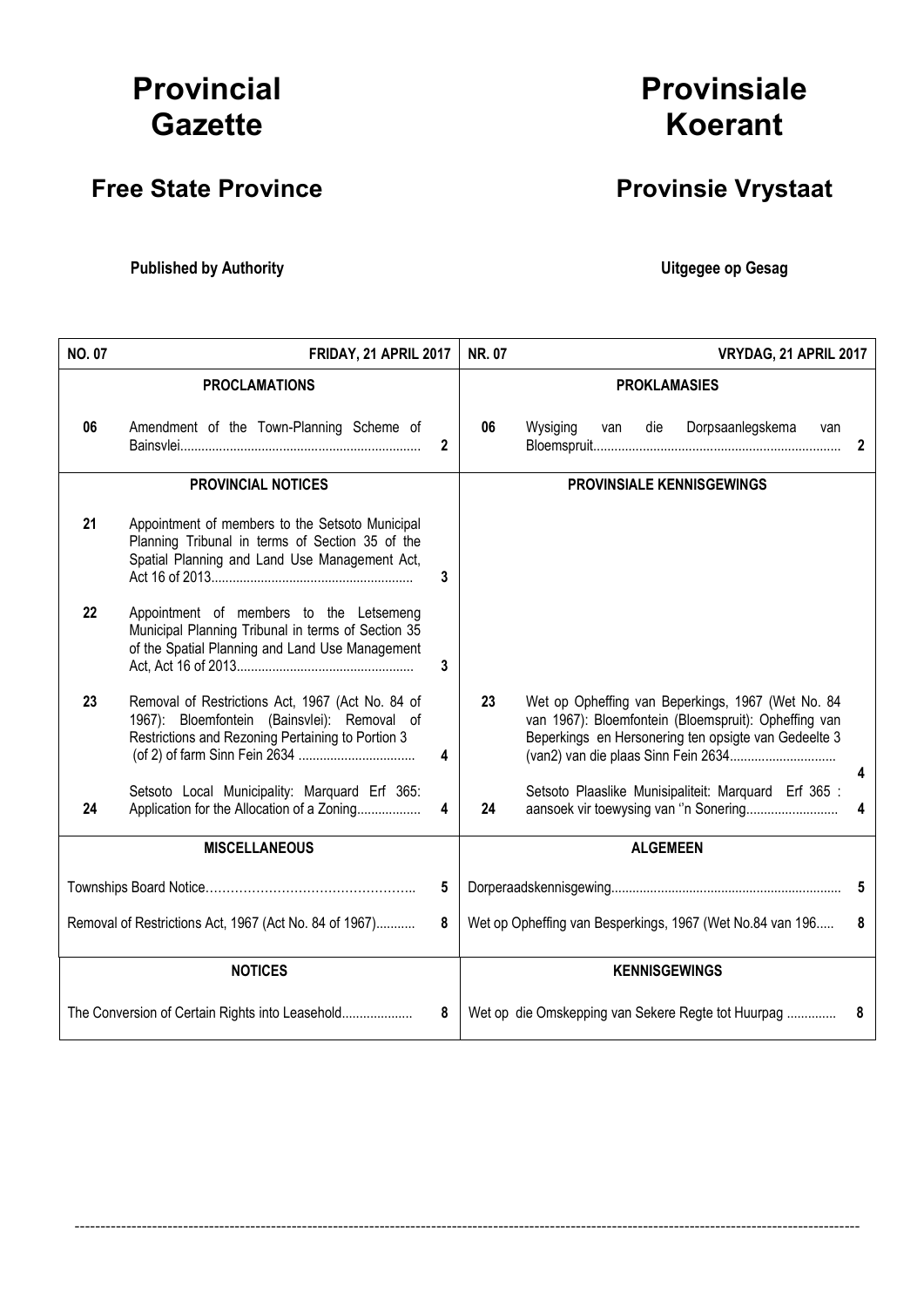| [PROCLAMATION NO. 06 OF 2017]                                                                                                                                                                                                                                                                                                                                                                                                                                                                                                                            |                                                                              |                                                                                                                                                                                                                                 |                                                                                                                                                                                                      | PROKLAMASIE NR. 06 VAN 2017]                                                                                                                                                                                                                                                                                                                                                                                                                                                                                                                                              |                                                                                                                               |                                       |                                                                                                                                                                                                                          |                                                                                                                                   |     |
|----------------------------------------------------------------------------------------------------------------------------------------------------------------------------------------------------------------------------------------------------------------------------------------------------------------------------------------------------------------------------------------------------------------------------------------------------------------------------------------------------------------------------------------------------------|------------------------------------------------------------------------------|---------------------------------------------------------------------------------------------------------------------------------------------------------------------------------------------------------------------------------|------------------------------------------------------------------------------------------------------------------------------------------------------------------------------------------------------|---------------------------------------------------------------------------------------------------------------------------------------------------------------------------------------------------------------------------------------------------------------------------------------------------------------------------------------------------------------------------------------------------------------------------------------------------------------------------------------------------------------------------------------------------------------------------|-------------------------------------------------------------------------------------------------------------------------------|---------------------------------------|--------------------------------------------------------------------------------------------------------------------------------------------------------------------------------------------------------------------------|-----------------------------------------------------------------------------------------------------------------------------------|-----|
|                                                                                                                                                                                                                                                                                                                                                                                                                                                                                                                                                          | AMENDMENT OF THE TOWN-PLANNING SCHEME OF BAINSVLEI                           |                                                                                                                                                                                                                                 |                                                                                                                                                                                                      |                                                                                                                                                                                                                                                                                                                                                                                                                                                                                                                                                                           | <b>WYSIGING</b><br><b>VAN</b><br><b>DIE</b><br><b>DORPSAANLEGSKEMA</b><br><b>VAN</b><br><b>BLOEMSPRUIT</b>                    |                                       |                                                                                                                                                                                                                          |                                                                                                                                   |     |
| By virtue of section 29(3), read with section 30 of the Townships<br>Ordinance, 1969 (Ordinance No. 9 of 1969), I, S.H. Ntombela, Member<br>of the Executive Council of the Province responsible for Cooperative<br>Governance, Traditional Affairs and Human Settlements, hereby give<br>notice that I have amended the Town-Planning Scheme of Bainsvlei as<br>set out in the Schedule, and that a copy of such amendment will be<br>open for inspection during office hours at the offices of the Townships<br>Board and Mangaung Metro Municipality. |                                                                              |                                                                                                                                                                                                                                 |                                                                                                                                                                                                      | Kragtens artikel 29(3), saamgelees met artikel 30 van die<br>Ordonnansie op Dorpe, 1969 (Ordonnansie No. 9 van 1969), gee ek<br>S.H. Ntombela, Lid van die Uitvoerende Raad van die Provinsie<br>verantwoordelik vir Samewerkenede Regering, Tradisionele Sake<br>Menslike Nedersettings, hiermee kennis dat ek die<br>en<br>Dorpsaanlegskema van Bloemspruit gewysig het soos in die Bylae<br>aangedui, en dat 'n afskrif van gemelde wysiging gedurende<br>kantoorure by die kantore van die Dorperaad en die Mangaung<br>Metro Munisipaliteit ter insae beskikbaar is. |                                                                                                                               |                                       |                                                                                                                                                                                                                          |                                                                                                                                   |     |
|                                                                                                                                                                                                                                                                                                                                                                                                                                                                                                                                                          | Given under my hand at Bloemfontein this 29 <sup>th</sup> day of March 2017. |                                                                                                                                                                                                                                 |                                                                                                                                                                                                      |                                                                                                                                                                                                                                                                                                                                                                                                                                                                                                                                                                           | Maart 2017.                                                                                                                   |                                       | Gegee onder my hand te Bloemfontein op hede die 29ste dag van                                                                                                                                                            |                                                                                                                                   |     |
| <b>S.H. NTOMBELA</b><br><b>MEMBER OF THE EXECUTIVE COUNCIL:</b><br>COOPERATIVE GOVERNANCE, TRADITIONAL AFFAIRS AND<br><b>HUMAN SETTLEMENTS</b>                                                                                                                                                                                                                                                                                                                                                                                                           |                                                                              |                                                                                                                                                                                                                                 |                                                                                                                                                                                                      | <b>S.H. NTOMBELA</b><br>LID VAN DIE UITVOERENDE RAAD:<br>SAMEWERKENDE REGERING, TRADISIONELE SAKE EN<br><b>MENSLIKE NEDERSETTINGS</b>                                                                                                                                                                                                                                                                                                                                                                                                                                     |                                                                                                                               |                                       |                                                                                                                                                                                                                          |                                                                                                                                   |     |
| <b>SCHEDULE</b><br>Amend Part 3, Table C of the Town-Planning Scheme of Bainsvlei<br>a)<br>by the insertion of the new zoning "Special Use 102" to the Town<br>Planning Scheme, to read as follows:                                                                                                                                                                                                                                                                                                                                                      |                                                                              |                                                                                                                                                                                                                                 | <b>BYLAE</b><br>Wysig Deel 3 Tabel C, van die Dorpsaanlegskema van Bainsvlei<br>a)<br>deur die invoeging van die nuwe sonering Spesiale Gebruik<br>102", tot die Dorpsaanlegskema om as volg te lees |                                                                                                                                                                                                                                                                                                                                                                                                                                                                                                                                                                           |                                                                                                                               |                                       |                                                                                                                                                                                                                          |                                                                                                                                   |     |
| Uze zone                                                                                                                                                                                                                                                                                                                                                                                                                                                                                                                                                 | How<br>indicate<br>on map                                                    | <b>Purposes for</b><br>which land may be<br>used                                                                                                                                                                                | <b>Purposes</b><br>for<br>which land in a<br>use zone may<br>be used with<br>the approval of<br>the<br>municipality                                                                                  |                                                                                                                                                                                                                                                                                                                                                                                                                                                                                                                                                                           | Gebruik-<br>sone                                                                                                              | <b>Hoe</b><br>op<br>kaart<br>aangewys | <b>Doeleindes</b><br>waarvoor grond<br>gebruik<br>mag<br>word                                                                                                                                                            | <b>Doeleindes</b><br>waarvoor<br>grond in 'n<br>gebruiksone<br>met<br>goedkeuring<br>van<br>munisipaliteit<br>gebruik mag<br>word | die |
| 'Special Use<br>102"<br>Portion 3<br>(of $2$ ) of the<br>Sinn<br>farm<br>2634,<br>Fein<br>Bloemfontein<br>(Bainsvlei)                                                                                                                                                                                                                                                                                                                                                                                                                                    | Orange<br>marked<br>S                                                        | 1.A<br>warehouse,<br>Storage facilities and<br>related office space<br>with<br>a<br>maximum<br>permissible<br>gross<br>leaseable area of<br>4000m <sup>2</sup> .<br>2. Two dwelling houses<br>together<br>with<br>outbuildings. | None                                                                                                                                                                                                 |                                                                                                                                                                                                                                                                                                                                                                                                                                                                                                                                                                           | "Spesiale<br>Gebruik 102"<br>Gedeelte 3<br>(van 2) van<br>die<br>plaas<br>Sinn<br>Fein<br>2634<br>Bloemfontein<br>(Bainsvlei) | Oranje<br>gemerk S                    | 1.'n Pakhuis, Stoor-<br>fasiliteit<br>en<br>verwante kantore<br>'n maksi-<br>met<br>mum toelaatbare<br>bruto verhuurbare<br>oppervlakte van<br>4000m <sup>2</sup> .<br>2.Twee woonhuise<br>tesame<br>met<br>buitegeboue. | Geen                                                                                                                              |     |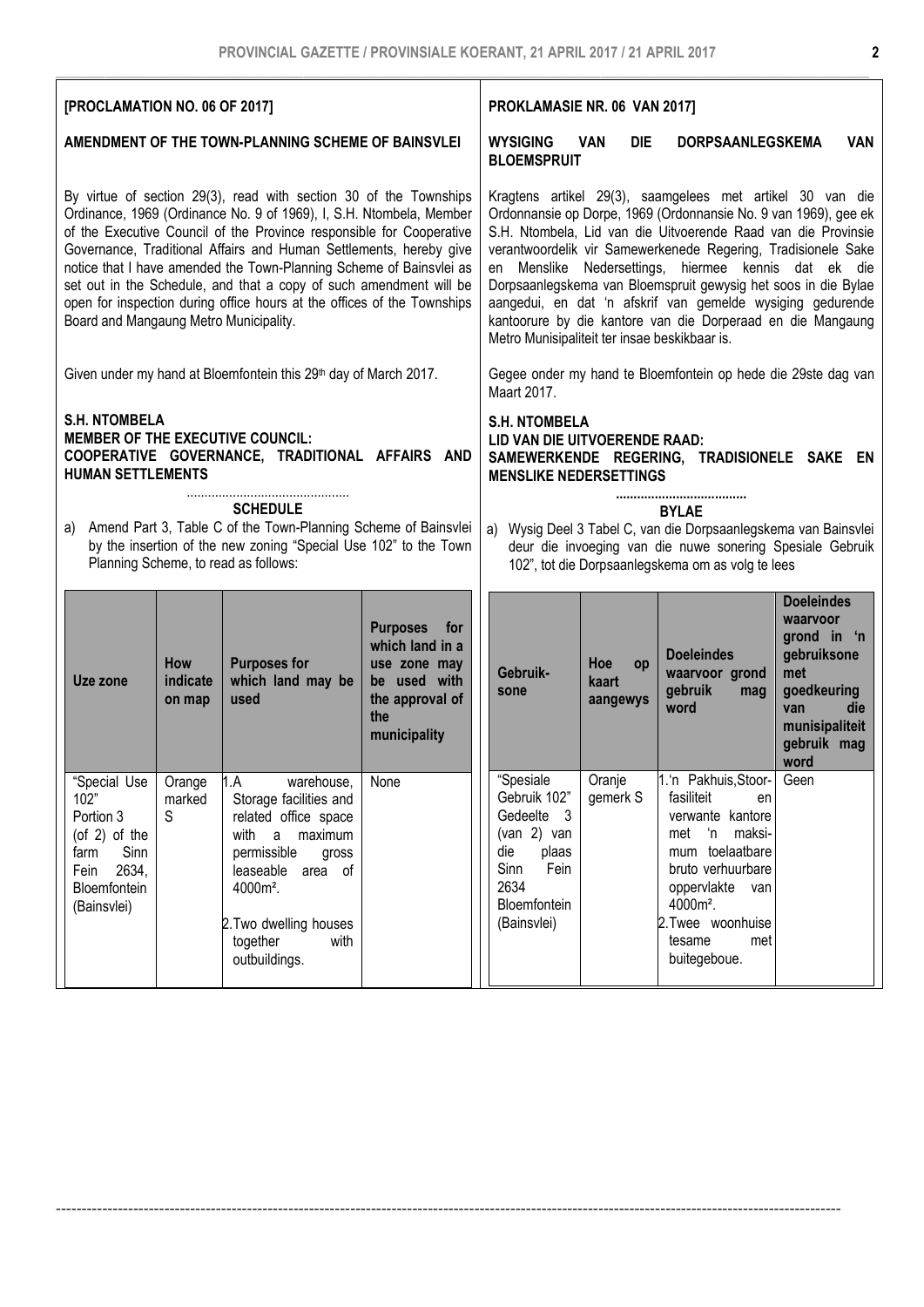#### [PROVINCIAL NOTICE NO. 21 OF 2017]

# APPOINTMENT OF MEMBERS TO THE SETSOTO MUNICIPAL PLANNING TRIBUNAL IN TERMS OF SECTION 35 OF THE SPATIAL PLANNING AND LAND USE MANAGEMENT ACT, ACT 16 OF 2013

I hereby appoint the following persons as members of the Setsoto Municipal Planning Tribunal in terms of Section 35 of the Spatial Planning and Land Use Management Act.

**MUNICIPAL** 

| את ווטוזיוטוזי     |
|--------------------|
| Mr. M Radiopane    |
| Mr. A. Mokoena     |
| Mr. T Zondi        |
| Mr. S. Kunene      |
| Mr. L. Moreki      |
| Mr. W. De Villiers |

PRIVATE

| Mr. Lodewyk Christian van Biljon |  |
|----------------------------------|--|
| Mr. Karel Petrus van der Walt    |  |
| Mr. Henning Stapelberg           |  |

The commencement date of the Setsoto Municipal Planning Tribunal will be the 21 April 2017. The *domicilium citandi et executandi* for the purpose of accepting land development applications, legal proceedings and giving or sending notices are the following addresses:

Physical Address: Postal Address: 27 Voortrekker Street P.O.Box 116 Ficksburg Ficksburg 9730 9730

# MR STR RAMAKARANE MUNICIPAL MANAGER SETSOTO LOCAL MUNICIPALITY

#### [PROVINCIAL NOTICE NO.22 OF 2017]

# APPOINTMENT OF MEMBERS TO THE LETSEMENG MUNICIPAL PLANNING TRIBUNAL IN TERMS OF SECTION 35 OF THE SPATIAL PLANNING AND LAND USE MANAGEMENT ACT, ACT 16 OF 2013

I hereby appoint the following persons as members of the Letsemeng Municipal Planning Tribunal in terms of Section 35 of the Spatial Planning and Land Use Management Act.

| MUNICIPAL                                  |
|--------------------------------------------|
| Mr. C. Makhoba (chairperson)               |
| Mrs. L Thulo-Mdletshe (deputy chairperson) |
| Mr. A Visagie                              |
| Mr. M. Tsoene                              |
| Ms. M Nkone (Administrator)                |
| Ms. S. Nthathu (Secretary)                 |
| Mr. R. Bapela                              |
|                                            |

#### PRIVATE

MUNICIPAL

| . <b>.</b>        |
|-------------------|
| Mr. L. Van Biljon |
| Mr. C Badenhorst  |
|                   |

The commencement date of the Letsemeng Municipal Planning Tribunal will be the 21 April 2017. The *domicilium citandi et executandi* for the purpose of accepting land development applications, legal proceedings and giving or sending notices are the following address:

--------------------------------------------------------------------------------------------------------------------------------------------------------

7 Groottrek Street, Koffiefontein

BAFUNANI AARON MNGUNI MUNICIPAL MANAGER LETSEMENG LOCAL MUNICIPALITY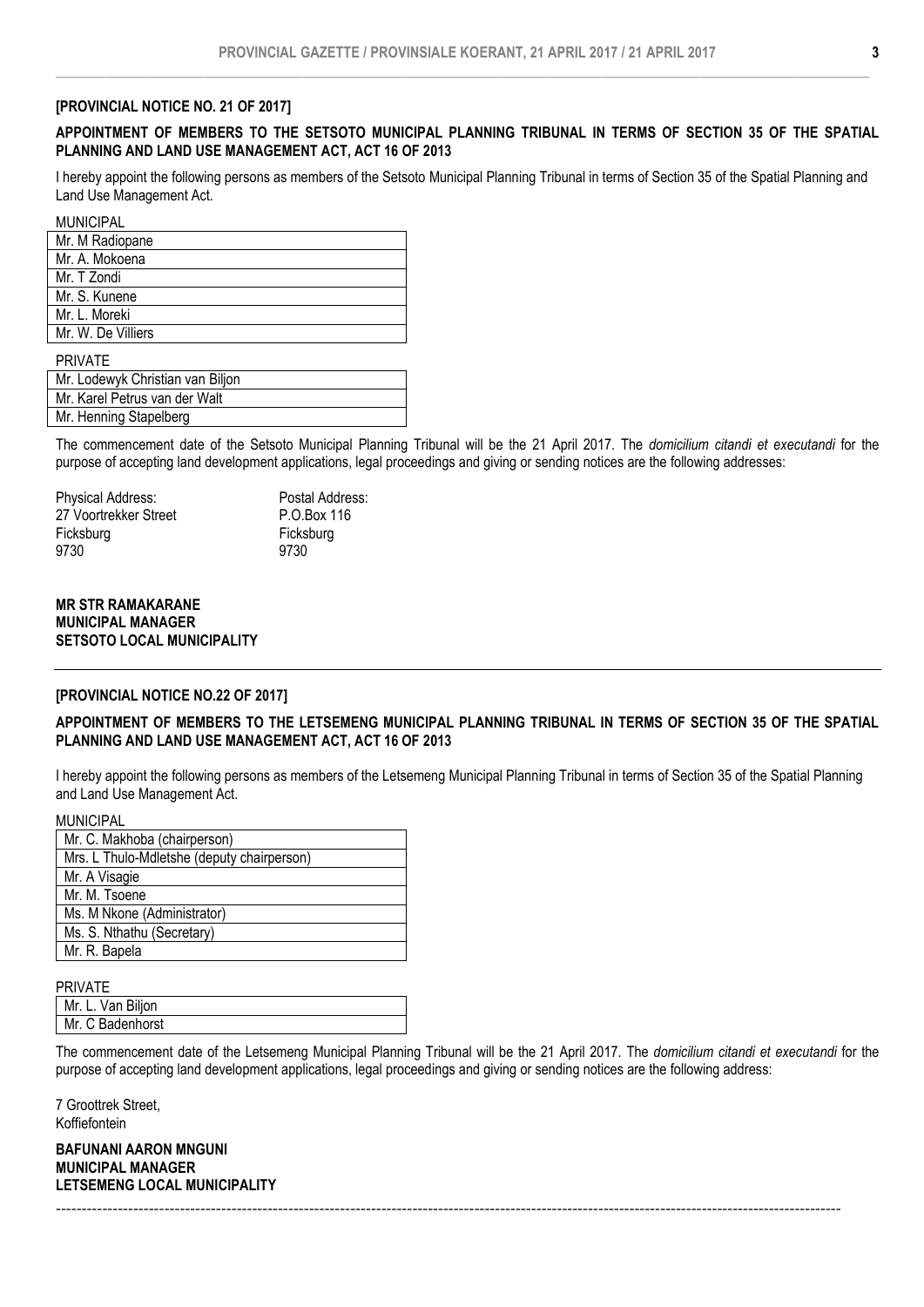| [PROVINCIAL NOTICE NO. 23 OF 2017]                                                                                                                                                                                                                                                                                                                                                                                                                                                        | [PROVINSIALE KENNISGEWING NR. 23 VAN 2017]                                                                                                                                                                                                                                                                                                                                                                                                                                                                                 |  |  |  |
|-------------------------------------------------------------------------------------------------------------------------------------------------------------------------------------------------------------------------------------------------------------------------------------------------------------------------------------------------------------------------------------------------------------------------------------------------------------------------------------------|----------------------------------------------------------------------------------------------------------------------------------------------------------------------------------------------------------------------------------------------------------------------------------------------------------------------------------------------------------------------------------------------------------------------------------------------------------------------------------------------------------------------------|--|--|--|
| REMOVAL OF RESTRICTIONS ACT, 1967 (ACT NO. 84 OF 1967):<br>BLOEMFONTEIN (BAINSVLEI): REMOVAL OF RESTRICTIONS AND<br>REZONING PERTAINING TO PORTION 3 (of 2) OF FARM SINN FEIN<br>2634                                                                                                                                                                                                                                                                                                     | WET OP OPHEFFING VAN BEPERKINGS, 1967 (WET NO. 84 VAN<br>1967): BLOEMFONTEIN (BLOEMSPRUIT): OPHEFFING VAN<br>BEPERKINGS EN HERSONERING TEN OPSIGTE VAN GEDEELTE<br>3 (VAN 2) VAN DIE PLAAS SINN FEIN 2634                                                                                                                                                                                                                                                                                                                  |  |  |  |
| Under the powers vested in me by section 2 of the Removal of Restrictions<br>Act, 1967 (Act No. 84 of 1967), I, S.H. Ntombela, Member of the Executive<br>Council of the Province responsible for Cooperative Governance,<br>Traditional Affairs and Human Settlements, hereby alter:                                                                                                                                                                                                     | Kragtens die bevoegdheid my verleen by artikel 2 van die Wet op<br>Opheffing van Beperkings, 1967 (Wet No. 84 van 1967), wysig ek,<br>S.H. Ntombela, Lid van die Uitvoerende Raad van die Provinsie<br>verantwoordelik vir Samewerkende Regering, Tradisionele Sake en<br>Menslike Nedersettings, hierby-                                                                                                                                                                                                                  |  |  |  |
| the conditions in the Sectional Title Scheme No. 29/2010 in the 11(3)<br>a)<br>(b) schedule of conditions pertaining to Portion 3 ( of 2) of the farm Sinn<br>Fein 2634, Bloemfontein (Bainsvlei) by the removal of condition C. in<br>the said Sectional Title Scheme; and                                                                                                                                                                                                               | a) die titelvoorwaardes in die Deeltitel Skema No. 29/2010 in die<br>11(3)(b) skedule van voorwaardes ten opsigte van Gedeelte 3 (van<br>2) van die plaas Sinn Fein 2634, Bloemfontein (Bainsvlei) deur die<br>opheffing van voorwaarde C. van die genoemde Deeltitel Skema;<br>en                                                                                                                                                                                                                                         |  |  |  |
| the Town- Planning Scheme of Bainsvlei by the rezoning of Portion 3<br>b)<br>(2) of the farm Sinn Fein 2634, Bloemfontein ( Bainsvlei) from<br>"Holdings" to "Special Use 102", subject to the following conditions:                                                                                                                                                                                                                                                                      | b) die Dorpsaanlegskema van Bainsvlei deur die hersonering van<br>Gedeelte 3 (van 2) van die plaas Sinn Fein 2634, Bloemfontein<br>(Bainsvlei) vanaf "Hoewes" na "Spesiale Gebruik 102", onderworpe<br>aan die volgende voorwaardes:                                                                                                                                                                                                                                                                                       |  |  |  |
| • The conditions imposed by Mangaung Metro Municipality.<br>• The conditions stated in the Traffic Impact Statement.<br>• The conditions indicated in the Services Report.<br>• The conditions stated in the Electrical Engineering Report.<br>. The conditions imposed by the Department of Police, Roads and<br>Transport.                                                                                                                                                              | • Die voorwaardes gestel deur Mangaung Metro Munisipaliteit.<br>· Die voorwaardes uiteengesit in die Verkeersimpakstudie<br>• Die voorwaardes uiteengesit in die Dienste Verslag.<br>· Die voorwaardes uiteengesit in die Elektriese Ingenieurswese<br>Verslag<br>· Die voorwaardes gestel deur die Departement van Polisie, Paaie<br>en Vervoer.                                                                                                                                                                          |  |  |  |
| [PROVINCIAL NOTICE NO. 24 OF 2017]                                                                                                                                                                                                                                                                                                                                                                                                                                                        | [PROVINSIALE KENNISGEWING NR. 24 VAN 2017]                                                                                                                                                                                                                                                                                                                                                                                                                                                                                 |  |  |  |
| LOCAL<br><b>MUNICIPALITY:</b><br><b>ERF</b><br><b>SETSOTO</b><br><b>MARQUARD</b><br>365:<br>APPLICATION FOR THE ALLOCATION OF A ZONING                                                                                                                                                                                                                                                                                                                                                    | SETSOTO PLAASLIKE MUNISIPALITEIT: MARQUARD ERF 365:<br>AANSOEK VIR TOEWYSING VAN 'N SONERING                                                                                                                                                                                                                                                                                                                                                                                                                               |  |  |  |
| It is hereby notified for general information in terms of the Setsoto Municipal<br>Land Use Planning Bylaws as approved per Provincial Gazette number 108<br>dated 23 October 2015 that Spatium (represented by Louw van Biljon Pr.<br>Pln.) intends to submit an application at Setsoto Local Municipality /<br>Records Section for an Application for a Zoning of Educational to be<br>allocated to erf 365, 37 Kruger Street, Marquard.                                                | Kennis geskied hiermee, ter algemene inligting, ingevolge die Setsoto<br>Munisipale Grondgebruikbeplanningsverordening, goedgekeur in<br>Provinsiale Koerant Nommer 108, gedateer 23 Oktober 2015 dat<br>Spatium (verteenwoordig deur Louw van Biljon Pr.Pln.) van voorneme<br>is om 'n aansoek in te dien by Setsoto Plaaslike Munisipaliteit se<br>Rekordafdeling vir die toewysing van 'n sonering van Opvoedkundig<br>op erfnommer 365, Krugerstraat 37, Marquard.                                                     |  |  |  |
| A copy of the <i>provisional</i> application together with relevant plans and<br>required documents will be available for inspection during office hours (7:30<br>- 16:30), at the office of the Director Engineering Services, PO Box 116,<br>Ficksburg, 9730, Municipal Building, 27 Voortrekker Street, Ficksburg, for a<br>period of thirty days (30 days) from the date of this notice, being<br>21 April 2017.                                                                      | 'n Kopie van die voorlopige aansoek insluitend alle relevante planne<br>en vereiste dokumente sal vir insae beskikbaar wees gedurende<br>kantoorure (7:30-16:30), by die kantoor van die Direkteur<br>Ingenieursdienste, munisipale kantore, Voortrekkerstraat 27, Ficksburg<br>vir 'n tydperk van 30 dae vanaf die datum van hierdie kennisgewing,<br>naamlik 21 April 2017.                                                                                                                                              |  |  |  |
| Any person or body who wishes to comment, object or make<br>representations to the application, is hereby invited to lodge and<br>substantiate their objection within 30 days of the notification - in writing to<br>the office of the Municipal Manager, PO Box 116, Ficksburg, 9730, or e-<br>mailed to: the technical@setsoto.co.za - provided that such a letter provide<br>full particular of such objector (postal address, street address, telephone<br>number and email address). | Enige persoon of instansie wat 'n beswaar, kommentaar of voorlegging<br>wil lewer tot die aansoek, word hiermee uitgenooi om hul beswaar,<br>tesame met die redes daarvoor (binne 30 dae van die kennisgewing)<br>skriftelik aan die kantoor van die Setsoto Munisipale Bestuurder,<br>Posbus 116, Ficksburg, 9730 te lewer, of per vonkpos by<br>technical@setsoto.co.za - op voorwaarde dat die beswaar volledige<br>besonderhede van die beswaarmaker insluit (posadres, straatadres,<br>telefoonnommer en e-posadres). |  |  |  |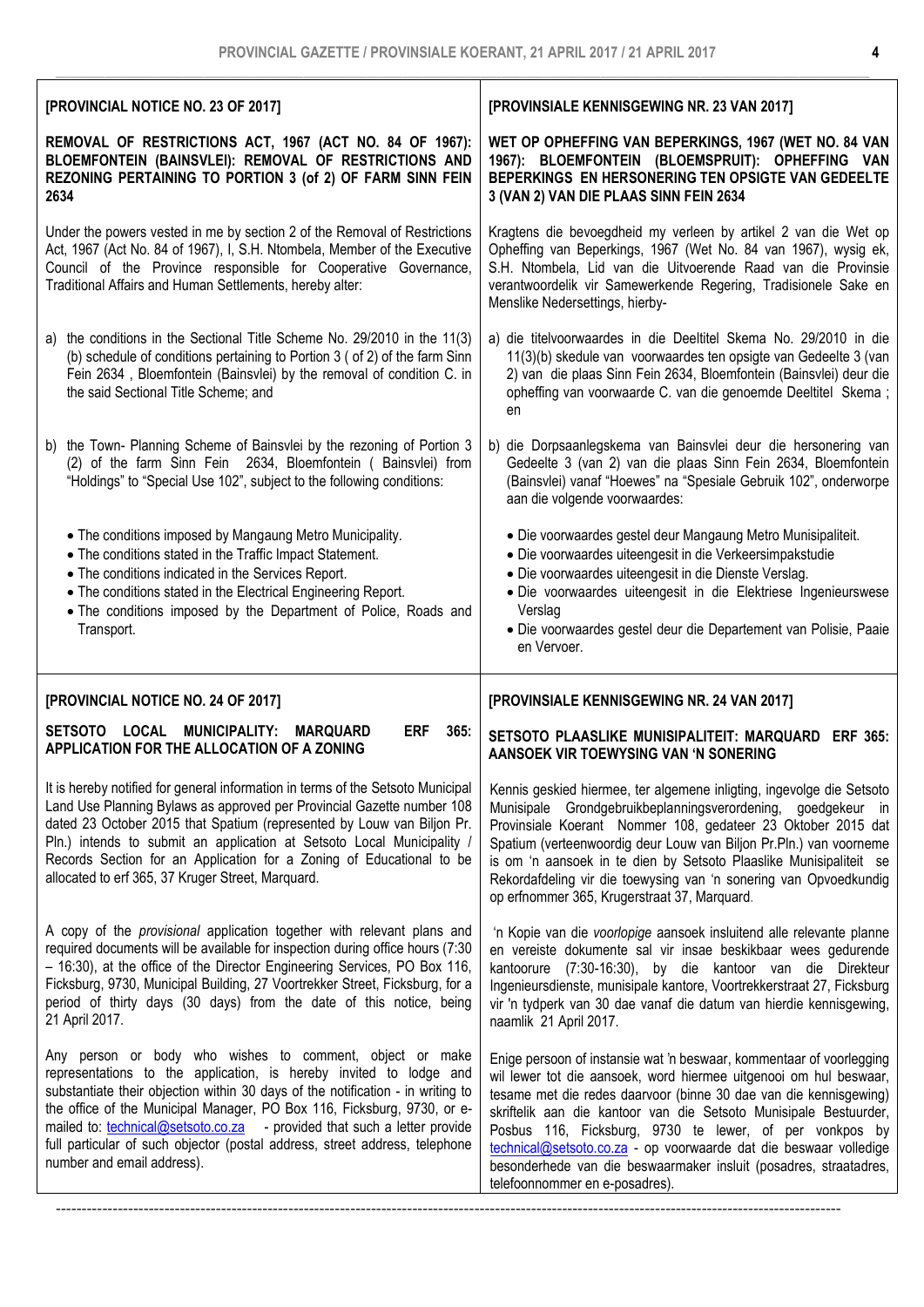|                             | <b>Agent Contact Details</b> |                                   |  |  |  |  |  |
|-----------------------------|------------------------------|-----------------------------------|--|--|--|--|--|
| Company<br>Name and Surname |                              | Spatium; Louw van Biljon Pr. Pln. |  |  |  |  |  |
|                             |                              | A/107/85                          |  |  |  |  |  |
| Postal address:             |                              | Box 49, Clarens, 9707             |  |  |  |  |  |
| Work telephone:             |                              | 058-256-1195                      |  |  |  |  |  |
|                             | Cellphone:                   | 082-777-2647                      |  |  |  |  |  |
|                             | Email address:               | spatium@isat.co.za                |  |  |  |  |  |

# TOWNSHIPS BOARD NOTICE

It is hereby notified for general information in terms of section 30 read with section 27 of the Townships Ordinance, 1969 (Ordinance No. 9 of 1969) that the following applications have been received by the Free State Townships Board and the relevant plans, documents and information are available for inspections in the LT Trust Building, 114 Charlotte Maxeke Street (previously Maitland Street), Room 406, 4<sup>th</sup> Floor, Bloemfontein and the offices of the relevant Local Authority.

Persons who wish to object to the proposed amendments or who wish to be heard or make representations in this regard, are invited to communicate in writing (accompanied by address, e-mail address and telephone numbers) with the Secretary of the Free State Townships Board, P.O. Box 211. Bloemfontein, 9300, so that objections/representations with comprehensive reasons do not reach the above-mentioned office later than 16:00 on 9 May 2017.

# a) BAINSVLEI: AMENDMENT OF THE TOWN-PLANNING SCHEME

The amendment comprises the insertion of the new zoning "Special Use 103", to Part 3, Section 9, Table C of the Town-Planning Scheme to read as follows:

| Agent se kontakbesonderhede |                                               |  |  |  |
|-----------------------------|-----------------------------------------------|--|--|--|
| Firma, naam en van          | Spatium; Louw van Biljon Pr.<br>Pln. A/107/85 |  |  |  |
| Posadres:                   | Posbus 49, Clarens, 9707                      |  |  |  |
| Werktelefoon:               | 058-256-1195                                  |  |  |  |
| Selfoon:                    | 082-777-2647                                  |  |  |  |
| Vonkposadres:               | spatium@isat.co.za                            |  |  |  |

# DORPERAADSKENNISGEWING

Ingevolge artikel 30 saamgelees met artikel 27 van die Ordonnansie op Dorpe, 1969 (Ordonnansie No. 9 van 1969), word hiermee vir algemene inligting bekend gemaak dat die volgende aansoeke deur die Sekretaris van die Vrystaatse Dorperaad ontvang is en die betrokke planne, dokumente en inligting ter insae lê in die LT Trust Gebou, Kamer 406, 4de Vloer, Charlotte Maxekestraat 114 (voorheen Maitlandstraat), Bloemfontein, en by die kantore van die betrokke Plaaslike Owerhede.

Persone wat beswaar wil maak teen die voorgestelde wysigings of wat verlang om in verband daarmee gehoor te word of vertoë in verband daarmee wil indien, word uitgenooi om met die Sekretaris van die Vrystaatse Dorperaad, Posbus 211, Bloemfontein, 9300, skriftelik in verbinding te tree, (vergesel met adres, e-pos adres en telefoonnommers) sodat besware/vertoë met volledige redes, bogenoemde kantoor bereik nie later nie as 16:00 op 9 Mei 2017.

# a) BAINSVLEI: WYSIGING VAN DIE DORPSAANLEGSKEMA:

Die wysiging behels die toevoeging van die nuwe sonering "Spesiale Gebruik 103" tot Deel 3, Artikel 9, Tabel C, van die Dorpsaanlegskema om as volg te lees:

| Use zone             | <b>How</b><br>indicated<br>on map | Purposes for which land<br>may be used             | <b>Purposes</b><br>for<br>land<br>which<br>buildings<br>and<br>in a use zone<br>be used<br>may<br>with<br>the<br>approval of the<br><b>Municipal</b><br><b>Council</b> | Gebruiksone               | Hoe<br>op<br>kaart<br>aangewys | <b>Doeleindes</b><br>waarvoor<br>gebruik mag<br>arond<br>word | <b>Doeleindes</b><br>waarvoor<br>grond<br>en<br>geboue in 'n<br>gebruiksone<br>met<br>goedkeuring<br>die<br>van<br><b>Munisipale</b><br>Raad gebruik<br>mag word |
|----------------------|-----------------------------------|----------------------------------------------------|------------------------------------------------------------------------------------------------------------------------------------------------------------------------|---------------------------|--------------------------------|---------------------------------------------------------------|------------------------------------------------------------------------------------------------------------------------------------------------------------------|
| "Special Use<br>103" | Orange<br>marked                  | Private Hospital<br>consulting<br>Medical          | None                                                                                                                                                                   | "Spesiale<br>Gebruik 103" | Oranje<br>gemerk               | Privaat hospitaal<br>Mediese                                  | Geen                                                                                                                                                             |
|                      | $\mathrm{``S''}$                  | rooms.                                             |                                                                                                                                                                        |                           | $\mathrm{``S''}$               | spreekkamers                                                  |                                                                                                                                                                  |
| Remainder of         |                                   | Health Care facilities.                            |                                                                                                                                                                        | Restant van               |                                | Gesondheidsversorg-                                           |                                                                                                                                                                  |
| farm<br>the          |                                   |                                                    |                                                                                                                                                                        | die<br>plaas              |                                | ings fasiliteite                                              |                                                                                                                                                                  |
| Alicedale            |                                   | Gymnasium<br>restricted                            |                                                                                                                                                                        | Alicedale                 |                                | Gymnasium slegs vir                                           |                                                                                                                                                                  |
| 2582,                |                                   | employees<br>to<br>and                             |                                                                                                                                                                        | 2582.                     |                                | gebruik van pasiënte                                          |                                                                                                                                                                  |
| Ferreira,            |                                   | the<br>patients<br>on                              |                                                                                                                                                                        | Ferreira.                 |                                | en werknemers op die                                          |                                                                                                                                                                  |
| Bloemfontein         |                                   | premises.                                          |                                                                                                                                                                        | Bloemfontein              |                                | terrein.<br>Kleuterskool / crèche                             |                                                                                                                                                                  |
| (Bainsvlei)          |                                   | Nursery school/crèche<br>restricted to children of |                                                                                                                                                                        | (Bainsvlei)               |                                | slegs vir gebruik deur                                        |                                                                                                                                                                  |
|                      |                                   | employees and patients                             |                                                                                                                                                                        |                           |                                | kinders<br>van werk-                                          |                                                                                                                                                                  |
|                      |                                   | on the premises.                                   |                                                                                                                                                                        |                           |                                | nemers en pasiënte                                            |                                                                                                                                                                  |
|                      |                                   |                                                    |                                                                                                                                                                        |                           |                                | op terrein.                                                   |                                                                                                                                                                  |
|                      |                                   | Small<br>subordinate                               |                                                                                                                                                                        |                           |                                | Klein<br>Lae<br>orde                                          |                                                                                                                                                                  |
|                      |                                   | the<br>for<br>business                             |                                                                                                                                                                        |                           |                                | die<br>besigheid<br>vir                                       |                                                                                                                                                                  |
|                      |                                   | exclusive<br>convenience                           |                                                                                                                                                                        |                           |                                | uitsluitlike<br>gebruik                                       |                                                                                                                                                                  |
|                      |                                   | 0f<br>patients<br>and                              |                                                                                                                                                                        |                           |                                | pasiente<br>deur<br>en                                        |                                                                                                                                                                  |
|                      |                                   | personnel.                                         |                                                                                                                                                                        |                           |                                | personeel.                                                    |                                                                                                                                                                  |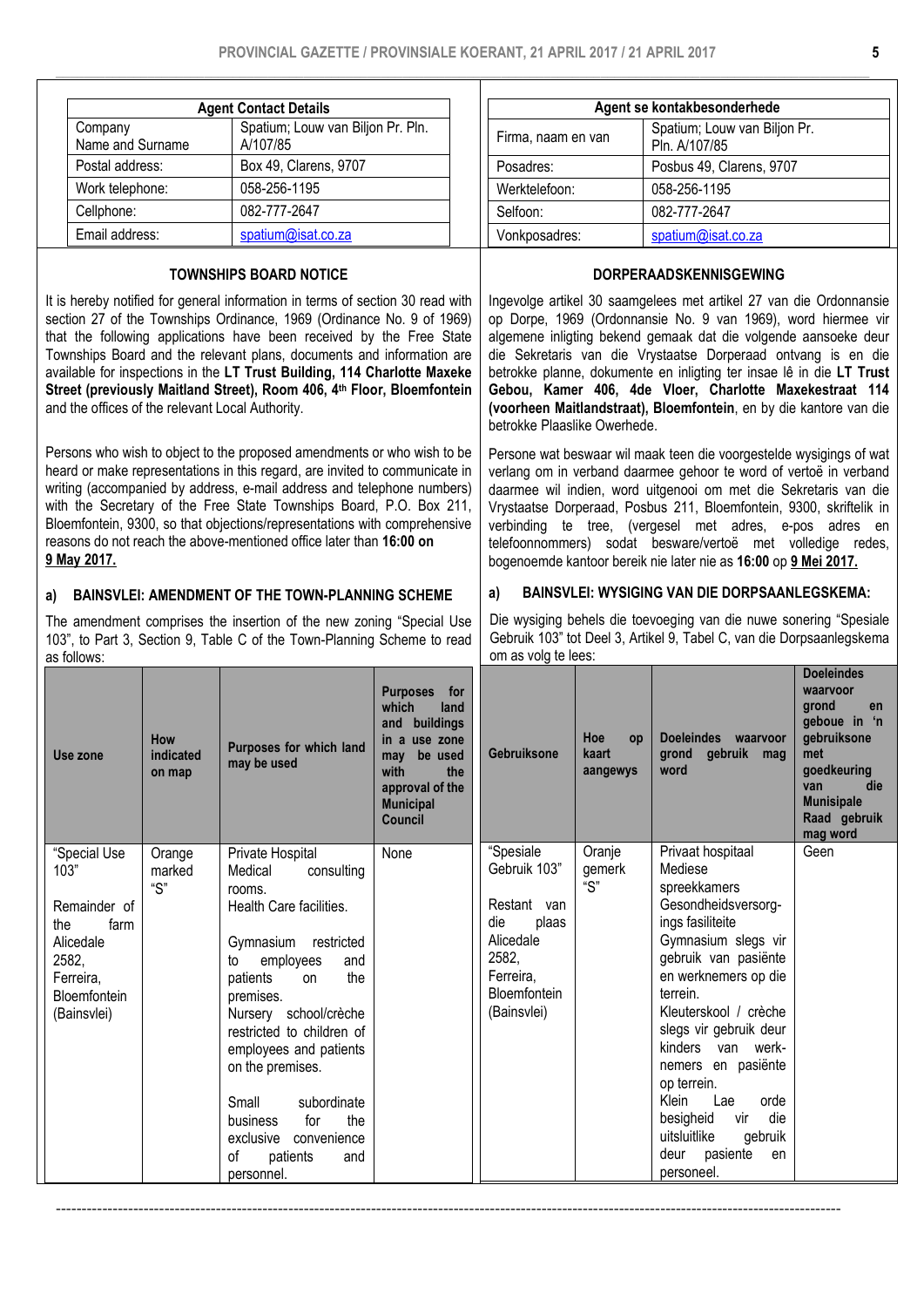| Pharmacy<br>Florist<br>Gift and<br>magazine<br>shop.<br>Hairdressing salon.<br>Bank depot, Tuck shop<br>and Internet Café.<br>Subject thereto<br>that<br>these uses will only be<br>accessible from the<br>inside of the hospital<br>building<br>and<br><sub>no</sub><br>advertisements may be<br>displayed<br>on<br>the<br>exterior of the building.<br>The development will<br>be restricted to the<br>following development<br>controls as well:<br><b>Height Restriction:</b><br>1 plus 8 storeys<br><b>Bulk Factor:</b><br>Parking:<br>1 per bed for hospital<br>6/100m <sup>2</sup> GLA in respect<br>of all other uses above. | Apteek<br>Bloemiste<br>Geskenke en tydskrif<br>winkel<br>Haarsalon<br>Bank depot, Snoepie<br>en Internet Kafee<br>Onderhewig daaraan<br>dat die fasiliteite slegs<br>toeganklik sal wees<br>vanaf<br>binne<br>die<br>hospitaal gebou en<br>dat geen advertensies<br>van sulke besighede<br>op die gebou se mure<br>geplaas sal word nie.<br>Die<br>ondervermelde<br>boubeheer maatreëls<br>sal geld op<br>die<br>ontwikkeling:<br><b>Hoogte Beperking:</b><br>1 plus 8 vloere<br><b>Bulk Faktor:</b><br>Parkering:<br>1 per bed ten opsigte<br>van die hospitaal en<br>6/100m <sup>2</sup> BVO<br>ten<br>opsigte van alle ander<br>gebruike<br><b>SOOS</b><br>vermeld hier bo. |
|--------------------------------------------------------------------------------------------------------------------------------------------------------------------------------------------------------------------------------------------------------------------------------------------------------------------------------------------------------------------------------------------------------------------------------------------------------------------------------------------------------------------------------------------------------------------------------------------------------------------------------------|--------------------------------------------------------------------------------------------------------------------------------------------------------------------------------------------------------------------------------------------------------------------------------------------------------------------------------------------------------------------------------------------------------------------------------------------------------------------------------------------------------------------------------------------------------------------------------------------------------------------------------------------------------------------------------|
| The chave mentioned amondment is necessary in ender to enable the                                                                                                                                                                                                                                                                                                                                                                                                                                                                                                                                                                    | Degenealde ungiging is nodig top sinds die opplikant in staat to at                                                                                                                                                                                                                                                                                                                                                                                                                                                                                                                                                                                                            |

The above-mentioned amendment is necessary in order to enable the applicant to utilize the property for a private Hospital.

# b) BLOEMFONTEIN: PROPOSED AMENDMENT OF THE TOWN-PLANNING SCHEME (REFERENCE: A12/1/9/1/2/13 (25/2012))

The proposed amendments comprise the following:

(a) The insertion of a new zoning "Special Use Clvii" to section 23, Table IV and Section 29.10 of the Bloemfontein Town Planning Scheme to read as follows:

| i abel IV |  |
|-----------|--|
|           |  |

| Tabel IV                                                                      |                                                 |                                                                                                                                                                                                                           |                                                                                                                                                                                             | Tabel IV                                                       |
|-------------------------------------------------------------------------------|-------------------------------------------------|---------------------------------------------------------------------------------------------------------------------------------------------------------------------------------------------------------------------------|---------------------------------------------------------------------------------------------------------------------------------------------------------------------------------------------|----------------------------------------------------------------|
| <b>USE ZONE</b>                                                               | <b>HOW</b><br><b>INDICATED</b><br><b>ON MAP</b> | <b>PURPOSES</b><br>FOR  <br>WHICH LAND AND<br><b>BUILDINGS MAY BE</b><br><b>USED</b>                                                                                                                                      | <b>PURPOSES</b><br><b>FOR</b><br><b>WHICH</b><br><b>LAND</b><br><b>AND</b><br><b>BUILDINGS</b><br><b>MAY BE USED</b><br><b>ONLY</b><br><b>WITH</b><br><b>COUNCIL'S</b><br><b>PERMISSION</b> | <b>GEBRU</b><br><b>SONE</b>                                    |
| "Special Use<br>Clvii"<br>3450,<br>(Erf<br>Bloemfontein,<br>(Dan<br>Pienaar)) | Orange                                          | Gallery<br>Art<br>An<br>including:<br>Kitchen/restaurant<br>with<br>component<br>areas as follows:<br>Gallery space:<br>indoor 143m <sup>2</sup><br>Outdoor: 500m <sup>2</sup><br>Kitchen/restaurant:<br>90 <sup>m²</sup> | None                                                                                                                                                                                        | "Spesia<br>Gebruil<br>(Erf<br><b>Bloemf</b><br>,(Dan<br>Pienaa |

Bogemelde wysiging is nodig ten einde die applikant in staat te stel om die eiendom vir 'n private Hospitaal aan te wend.

# b) BLOEMFONTEIN: VOORGESTELDE WYSIGING VAN DIE DORPSAANLEGSKEMA (VERWYSING:A12/1/9/1/2/13(25/2012))

Die voorgestelde wysigings behels die volgende:

(a) Die invoeging van 'n nuwe sonering "Spesiale Gebruik Clvii" tot Artikel 23, Tabel IV en Artkel 29.10 van die Bloemfontein Dorpsaanlegskema om soos volg te lees:

> DOELEINDES WAARVOOR<br>GROND EN **GROND**

# KLEUR OP SKEMA-KAART DOELEINDES WAARVOOR

| <b>GEBRUIK</b><br><b>SONE</b>                                                  | <b>KLEUR OP</b><br><b>SKEMA-</b><br><b>KAART</b> | <b>EN</b><br><b>GROND</b><br><b>GEBOUE</b><br><b>GEBRUIK</b><br><b>MAG</b><br><b>WORD</b>                                                                                                                          | <b>GEBOUE</b><br><b>MET</b><br><b>GOEDKEURING</b><br><b>VAN</b><br><b>DIE</b><br><b>MUNISPALE</b><br><b>RAAD GEBRUIK</b><br><b>MAG WORD</b> |
|--------------------------------------------------------------------------------|--------------------------------------------------|--------------------------------------------------------------------------------------------------------------------------------------------------------------------------------------------------------------------|---------------------------------------------------------------------------------------------------------------------------------------------|
| "Spesiale<br>Gebruik Clvii"<br>(Erf 3450,<br>Bloemfontein<br>,(Dan<br>Pienaar) | Oranje                                           | 'n Kunsgalery wat<br>insluit:<br>Kombuis/restaura<br>nt komponent met<br>areas soos volg:<br>Gallery Area<br>Binneshuis: 143m <sup>2</sup><br>Buite: 500m <sup>2</sup><br>Kombuis/<br>restaurant: 90m <sup>2</sup> | Geen                                                                                                                                        |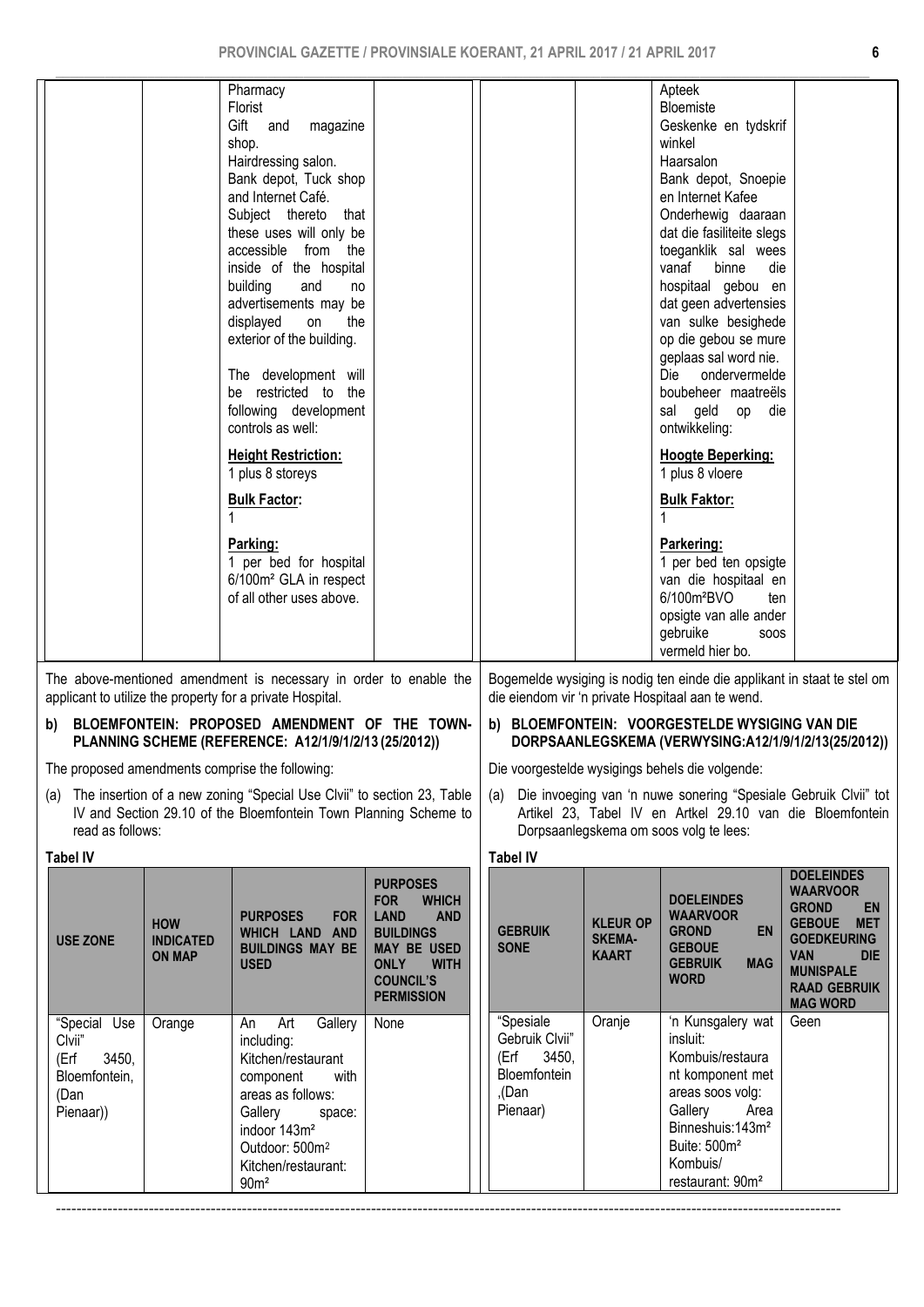|                                                                                                                                                    |  | Sculpture<br>Garden:<br>275m <sup>2</sup>                                                                                                                       |                                        |                                                               | Beeldhou<br>Tuin:<br>275m <sup>2</sup>                                                                                                        |                                       |
|----------------------------------------------------------------------------------------------------------------------------------------------------|--|-----------------------------------------------------------------------------------------------------------------------------------------------------------------|----------------------------------------|---------------------------------------------------------------|-----------------------------------------------------------------------------------------------------------------------------------------------|---------------------------------------|
|                                                                                                                                                    |  | Utility Area: 86m <sup>2</sup>                                                                                                                                  |                                        |                                                               | Nutsarea: 86m <sup>2</sup>                                                                                                                    |                                       |
|                                                                                                                                                    |  | Parking: 11 spaces                                                                                                                                              |                                        |                                                               | Parkering:<br>11                                                                                                                              |                                       |
| b) Section 29.10 to read as follows:                                                                                                               |  |                                                                                                                                                                 |                                        | (b) Artikel 29.10 om soos volg te lees:                       | parkeer ruimtes                                                                                                                               |                                       |
| "Special Use Clvii"                                                                                                                                |  |                                                                                                                                                                 |                                        |                                                               |                                                                                                                                               |                                       |
| Description of land:                                                                                                                               |  | Erf 3450, Bloemfontein, (Dan Pienaar)                                                                                                                           |                                        | "Spesiale Gebruik Clvii"<br>Beskrywing van grond:             | Erf 3450, Bloemfontein, (Dan Pienaar)                                                                                                         |                                       |
| <b>Permitted uses:</b>                                                                                                                             |  | An Art Gallery including:<br>Kitchen/restaurant component with areas                                                                                            |                                        | <b>Toelaatbare Gebruike:</b>                                  | Kunsgalery wat insluit:                                                                                                                       |                                       |
|                                                                                                                                                    |  | as follows:                                                                                                                                                     |                                        |                                                               | Kombuis/restaurant component metruimtes<br>soos volg:                                                                                         |                                       |
|                                                                                                                                                    |  | Gallery space Indoor:<br>Outdoor:                                                                                                                               | 143m <sup>2</sup><br>500m <sup>2</sup> |                                                               | Gallery Area Binneshuis: 143m <sup>2</sup>                                                                                                    |                                       |
|                                                                                                                                                    |  | Kitchen/restaurant:                                                                                                                                             | 90 <sup>m²</sup>                       |                                                               | Buite:<br>Kombuis/restaurant:                                                                                                                 | 500m <sup>2</sup><br>90 <sup>m²</sup> |
|                                                                                                                                                    |  | Sculpture Garden:<br><b>Utility Area:</b>                                                                                                                       | 275m <sup>2</sup><br>86m <sup>2</sup>  |                                                               | Beeldhous Tuin:                                                                                                                               | 275m <sup>2</sup>                     |
|                                                                                                                                                    |  | Parking:                                                                                                                                                        | 11 spaces                              |                                                               | Nutsarea:                                                                                                                                     | 86m <sup>2</sup>                      |
|                                                                                                                                                    |  |                                                                                                                                                                 |                                        |                                                               | Parkering:                                                                                                                                    | 11<br>parkeer-<br>ruimtes             |
|                                                                                                                                                    |  | The amendment will enable the applicant to conduct an art gallery, a                                                                                            |                                        |                                                               | Die wysiging sal die applikant in staat stel om 'n Kunsgalery, 'n gebou                                                                       |                                       |
|                                                                                                                                                    |  | building for the exhibition of art, sculpture and any other form of artwork for<br>viewing and purchasing by the public as well as training of artists, and may |                                        |                                                               | vir die vertoning van kuns, beeldhou en enige ander vorm van<br>kunswerk vir besigtiging en verkoping aan die publiek sowel as                |                                       |
|                                                                                                                                                    |  | include kitchen/restaurant facility from the said erf.                                                                                                          |                                        |                                                               | opleiding van kunstenaars, en wat 'n kombhuis/restaurant fasiliteit mag                                                                       |                                       |
|                                                                                                                                                    |  |                                                                                                                                                                 |                                        | insluit vanaf die gemelde erf te bedryf.                      |                                                                                                                                               |                                       |
|                                                                                                                                                    |  |                                                                                                                                                                 |                                        |                                                               |                                                                                                                                               |                                       |
|                                                                                                                                                    |  | REMOVAL OF RESTRICTIONS ACT, 1967 (ACT NO. 84 OF 1967)                                                                                                          |                                        | 1967)                                                         | WET OP OPHEFFING VAN BEPERKINGS, 1967 (WET NO. 84 VAN                                                                                         |                                       |
|                                                                                                                                                    |  |                                                                                                                                                                 |                                        |                                                               | Hierby word ingevolge artikel 3(6) van die bogenoemde Wet bekend                                                                              |                                       |
| It is hereby notified in terms of section 3(6) of the above-mentioned Act that<br>the following applications have been received by the Head of the |  |                                                                                                                                                                 |                                        |                                                               | gemaak dat die volgende aansoeke deur die Departementshoof:                                                                                   |                                       |
|                                                                                                                                                    |  | Department: Cooperative Governance and Traditional Affairs, and will lie<br>for inspection at the LT Trust Building, Office 406, 4th floor, 114                 |                                        |                                                               |                                                                                                                                               |                                       |
|                                                                                                                                                    |  |                                                                                                                                                                 |                                        | Samewerkende Regering en Tradisionele Sake, ontvang is en ter | insae lê in die LT Trust Gebou, Kamer 406, 4de Vloer, Charlotte                                                                               |                                       |
|                                                                                                                                                    |  | Charlotte Maxeke Street (old Maitland Street), Bloemfontein and the                                                                                             |                                        |                                                               | Maxekestraat 114, (ou Maitlandstraat) Bloemfontein en by die                                                                                  |                                       |
| offices of the relevant Local Authorities.                                                                                                         |  |                                                                                                                                                                 |                                        | kantore van die betrokke Plaaslike Besture.                   |                                                                                                                                               |                                       |
|                                                                                                                                                    |  | Any person, who wishes to object to the granting of an application, may                                                                                         |                                        |                                                               | Enige persoon wat teen die toestaan van die aansoeke beswaar wil                                                                              |                                       |
|                                                                                                                                                    |  | communicate in writing with the Head of the Department: Cooperative<br>Governance and Traditional Affairs, Spatial Planning Directorate, Land Use               |                                        |                                                               | maak, kan met die Departementshoof: Samewerkende Regering en<br>Tradisionele Sake, Direktoraat Ruimtelike Beplanning, Grondgebruik            |                                       |
|                                                                                                                                                    |  | Management Component, at the above address or P.O. Box 211,                                                                                                     |                                        |                                                               | Bestuur Komponent, Posbus 211, Bloemfontein, 9300 skriftelik in                                                                               |                                       |
|                                                                                                                                                    |  | Bloemfontein, 9300. Objection(s) stating comprehensive reasons, in<br>duplicate, must reach this office not later than 16:00 on Wednesday,                      |                                        |                                                               | verbinding tree. Besware met volledige redes in tweevoud, moet<br>hierdie kantoor nie later nie as 16:00 op Woensdag, 24 Mei 2017             |                                       |
|                                                                                                                                                    |  | 24 May 2017. The e-mail, postal address, street address and telephone<br>numbers(s) of objectors must accompany written objections.                             |                                        |                                                               | bereik. Beswaarmakers se e-pos adres, pos-en straatadres en<br>telefoonnommer(s) moet skriftelike besware vergesel.                           |                                       |
| a)                                                                                                                                                 |  | BAINSVLEI: (REFERENCE A12/1/9/1/2/7 (9 & 10/2014)                                                                                                               |                                        |                                                               | a) BAINSVLEI: (VERWYSING A12/1/9/1/2/7 (9 & 10/2014)                                                                                          |                                       |
|                                                                                                                                                    |  | Remainder of the farm Alicedale 2582, Ferreira, Bloemfontein (Bainsvlei),                                                                                       |                                        |                                                               | Restant van die plaas Alicedale 2582, Ferreira, Bloemfontein                                                                                  |                                       |
|                                                                                                                                                    |  | [as indicated on the diagram which accompanied the application and which<br>is available at the above-mentioned addresses] for the removal of                   |                                        |                                                               | (Bainsvlei), [soos aangetoon op die diagram wat die aansoek vergesel<br>het en wat by bogemelde adresse beskikbaar is) vir die opheffing van  |                                       |
|                                                                                                                                                    |  | restrictive conditions (i)(a) and (i)(b) on page 2 in Deed of Transfer                                                                                          |                                        |                                                               | beperkende voorwaardes (i)(a) en (i)(b) op bladsy 2 in Transportakte                                                                          |                                       |
|                                                                                                                                                    |  | T20718/2008, as well as the amendment of the Town-Planning Scheme of<br>Bainsvlei by the rezoning of the Remainder of the farm Alicedale 2582,                  |                                        |                                                               | T20718/2008, asook vir die wysiging van die Dorpsaanlegskema van<br>Bainsvlei deur die hersonering van die Restant van die plaas Alicedale    |                                       |
|                                                                                                                                                    |  | Ferreira, Bloemfontein (Bainsvlei), from "Holdings" to "Special Use 103", in<br>order to enable the applicant to develop a private hospital on the mentioned    |                                        |                                                               | 2582, Ferreira, Bloemfontein (Bainsvlei), vanaf "Hoewes" na "Spesiale<br>Gebruik 103", ten einde die applikant in staat te stel om 'n private |                                       |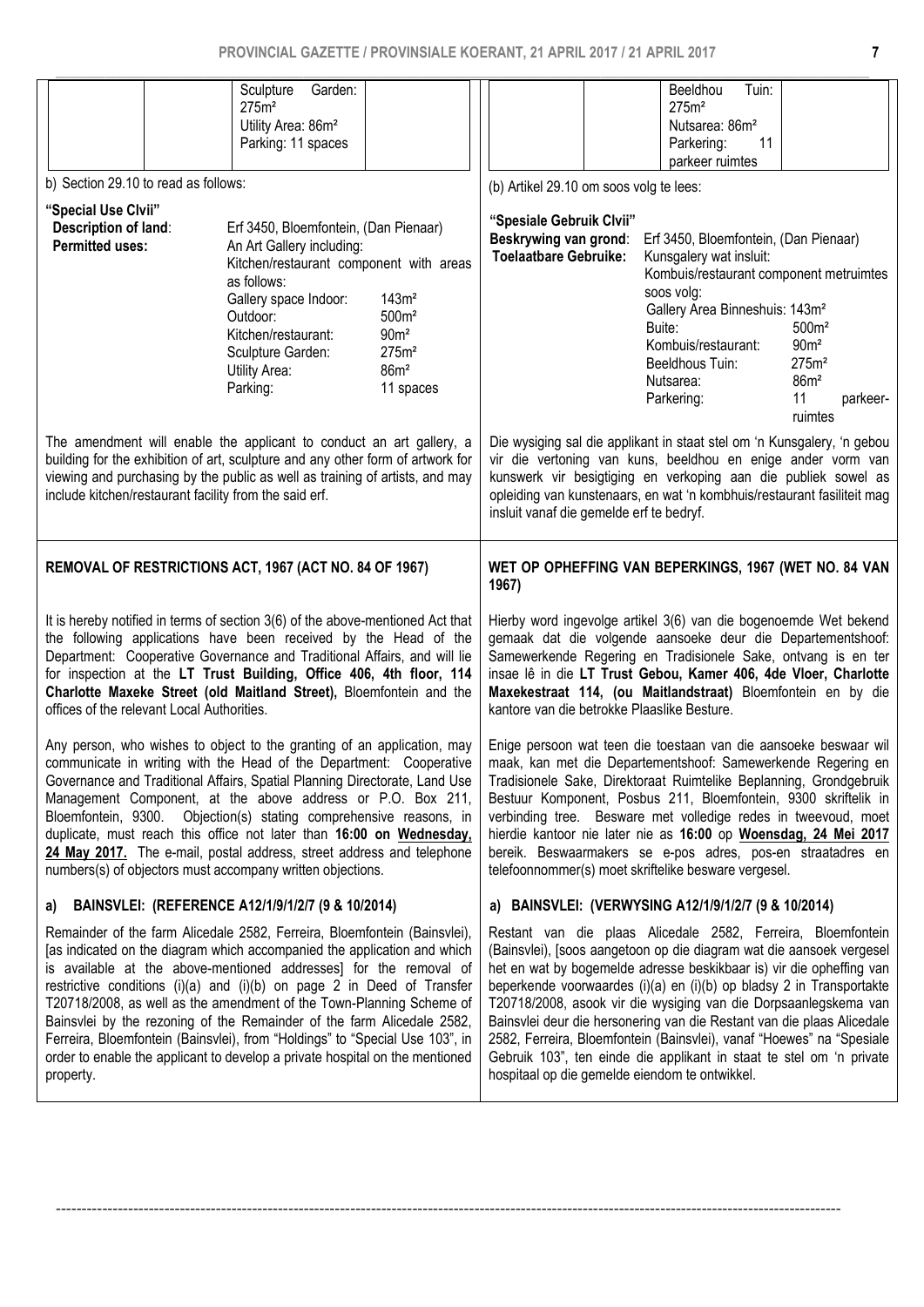# NOTICE OF INQUIRY

### REGULATION 3 (1)

#### The Conversion of Certain Rights into Leasehold or Ownership Act, 1988 (Act No. 81 of 1988)

It is hereby made known that:

- (a) I, Kopung Ralikontsane, Director General of the Free State Provincial Government, intend to conduct an inquiry concerning the determination and declaration of rights of leasehold or ownership as referred to in section 2(1) of the Conversion of Certain Rights into Leasehold or Ownership Act, 1988, Act, 1988, in respect of the affected sites contained in the accompanying list and situated in the areas of jurisdiction of the Municipality of Mangaung
- (b) Any person who intends lodging an objection to or claim regarding such declaration, shall direct such objection or claim in writing to the Director General, Free State Provincial Government, P. O. Box 211, Bloemfontein, 9300, to reach this address on or before 16:00 on 21 May 2017.

DIRECTOR GENERAL

# AANHANGSEL B

# KENNISGEWING VAN ONDERSOEK

# REGULASIE 3 (1)

#### Wet op die Omskepping van Sekere Regte tot Huurpag of Eiendomsreg, 1988 (Wet 81 van 1988)

Hiermee word bekend gemaak dat:

- (a) Ek, Kopung Ralikontsane. Direkteur Generaal van die Provinsie Vrystaat, van voorneme is om 'n ondersoek aangaande die bepalings en verklaring van regte van huurpag of eiendomsreg soos bedoel in artikel 2 (1) van die Wet op die Omskepping van Sekere Regte tot Huurpag of Eiendomsreg, 1988 ten opsigte van die geaffekteerde persele in die meegaande lys vervat, en geleë binne die regsgebied van die Munisipaliteit van Mangaung in te stel.;
- (b) enige persoon wat 'n beswaar teen of 'n aanspraak aangaande sodanige verklaring wil maak, sodanige beswaar of aanspraak skriftelik moet rig aan die Direkteur – Generaal, Vrystaat Provinsiale Regering, Posbus 211, Bloemfontein, 9300, om die adres voor of op 16:00 op 21 Mei 2017 te bereik.

# DIREKTEUR – GENERAAL

| <b>GEAFFEKTEERDE</b><br><b>PERSELE</b><br><b>AFFECTED SITES</b> | <b>VOLLE VOORNAME EN VAN</b><br><b>FULL CHRISTIAN NAMES, SURNAMES</b> | <b>IDENTITEITSNOMMER</b><br><b>IDENTITY NUMBER</b> |
|-----------------------------------------------------------------|-----------------------------------------------------------------------|----------------------------------------------------|
| BOTSHABELO SECTION (C)                                          |                                                                       |                                                    |
| 211                                                             | Patona Springkaan Thitha                                              | 460918 5307 08 3                                   |
| 881                                                             | William Mojalefa Chakalane                                            | 530922 5659 08 5                                   |
| 1321                                                            | Charlie Skade                                                         | 500331 5456 08 6                                   |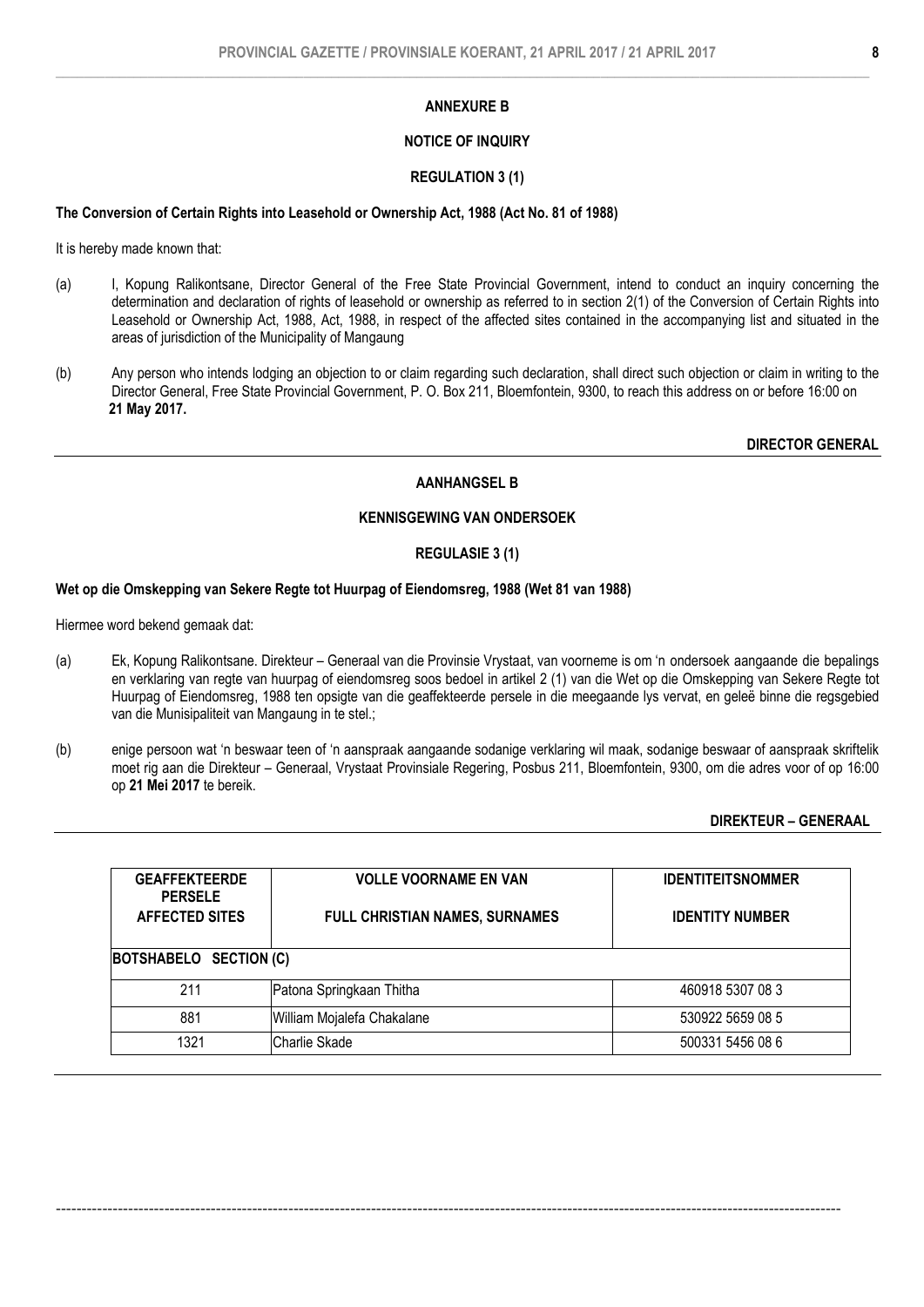# NOTICE OF INQUIRY

# REGULATION 3 (1)

### The Conversion of Certain Rights into Leasehold or Ownership Act, 1988 (Act No. 81 of 1988)

It is hereby made known that:

- (a) I, Kopung Ralikontsane, Director General of the Free State Provincial Government, intend to conduct an inquiry concerning the determination and declaration of rights of leasehold or ownership as referred to in section 2(1) of the Conversion of Certain Rights into Leasehold or Ownership Act, 1988, Act, 1988, in respect of the affected sites contained in the accompanying list and situated in the areas of jurisdiction of the Municipality of Mangaung
- (b) Any person who intends lodging an objection to or claim regarding such declaration, shall direct such objection or claim in writing to the Director General, Free State Provincial Government, P. O. Box 211, Bloemfontein, 9300, to reach this address on or before 16:00 on 21 May 2017.

DIRECTOR GENERAL

# AANHANGSEL B

# KENNISGEWING VAN ONDERSOEK

# REGULASIE 3 (1)

#### Wet op die Omskepping van Sekere Regte tot Huurpag of Eiendomsreg, 1988 (Wet 81 van 1988)

Hiermee word bekend gemaak dat:

- (a) Ek, Kopung Ralikontsane, Direkteur Generaal van die Provinsie Vrystaat, van voorneme is om 'n ondersoek aangaande die bepalings en verklaring van regte van huurpag of eiendomsreg soos bedoel in artikel 2 (1) van die Wet op die Omskepping van Sekere Regte tot Huurpag of Eiendomsreg, 1988 ten opsigte van die geaffekteerde persele in die meegaande lys vervat, en geleë binne die regsgebied van die Munisipaliteit van Mangaung in te stel.;
- (b) enige persoon wat 'n beswaar teen of 'n aanspraak aangaande sodanige verklaring wil maak, sodanige beswaar of aanspraak skriftelik moet rig aan die Direkteur – Generaal, Vrystaat Provinsiale Regering, Posbus 211, Bloemfontein, 9300, om die adres voor of op 16:00 op 21 Mei 2017 te bereik.

# DIREKTEUR GENERAAL

| <b>GEAFFEKTEERDE PERSELE</b> | <b>VOLLE VOORNAME EN VAN</b>          | <b>IDENTITEITSNOMMER</b> |  |  |  |
|------------------------------|---------------------------------------|--------------------------|--|--|--|
| <b>AFFECTED SITES</b>        | <b>FULL CHRISTIAN NAMES, SURNAMES</b> | <b>IDENTITY NUMBER</b>   |  |  |  |
| BOTSHABELO SECTION (E)       |                                       |                          |  |  |  |
| 20                           | <b>Boy Phiners Nyoswa</b>             | 450311 5379 08 2         |  |  |  |
| 1197                         | Thebane Johannes Letsoao              | 580609 5293 08 5         |  |  |  |
| 1654                         | Thubeli Frans Lobe                    | 490706 5208 08 6         |  |  |  |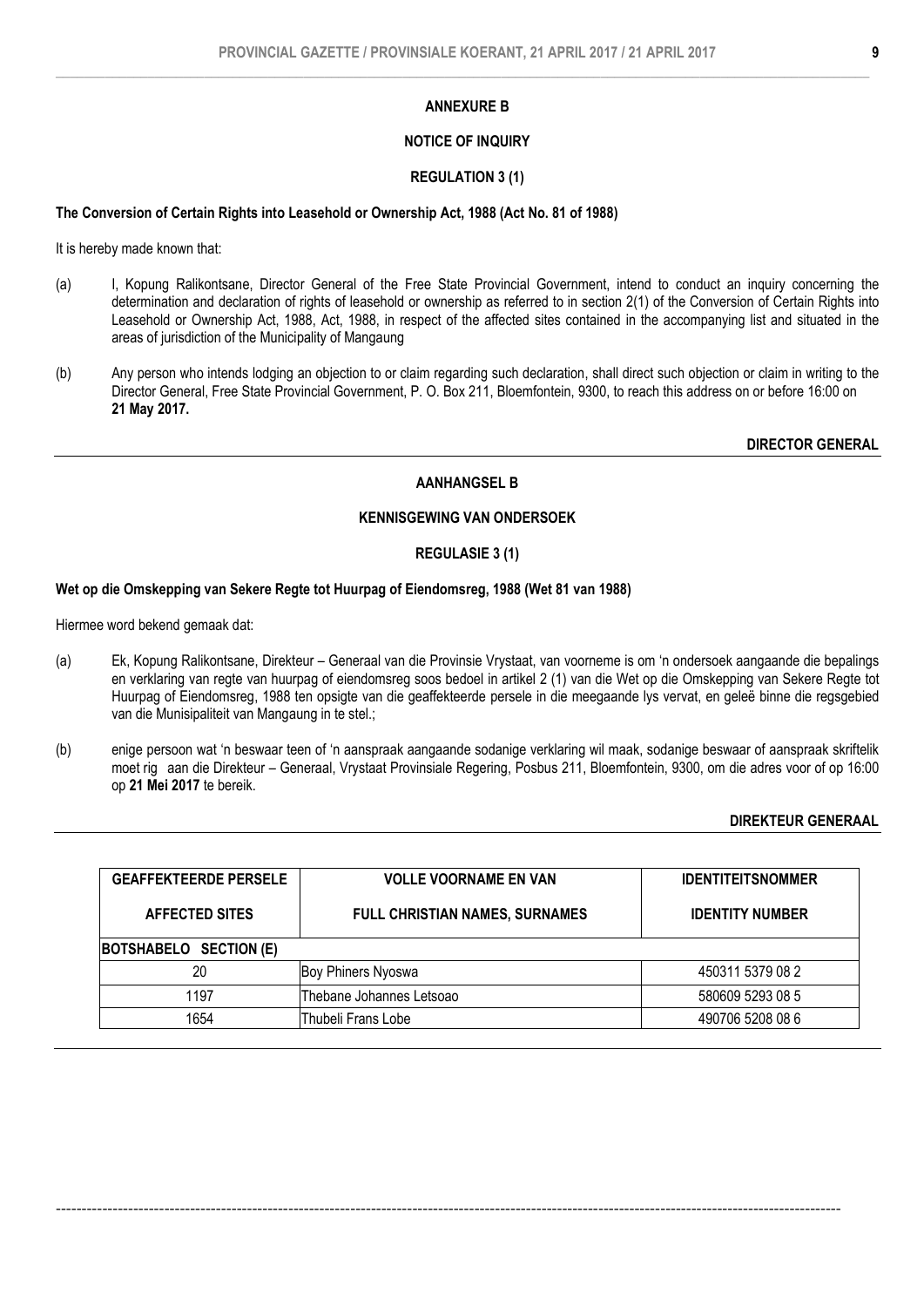# NOTICE OF INQUIRY

### REGULATION 3 (1)

#### The Conversion of Certain Rights into Leasehold or Ownership Act, 1988 (Act No. 81 of 1988)

It is hereby made known that:

- (a) I, Kopung Ralikontsane, Director General of the Free State Provincial Government, intend to conduct an inquiry concerning the determination and declaration of rights of leasehold or ownership as referred to in section 2(1) of the Conversion of Certain Rights into Leasehold or Ownership Act, 1988, Act, 1988, in respect of the affected sites contained in the accompanying list and situated in the areas of jurisdiction of the Municipality of MANGAUNG
- (b) Any person who intends lodging an objection to or claim regarding such declaration, shall direct such objection or claim in writing to the Director General, Free State Provincial Government, P. O. Box 211, Bloemfontein, 9300, to reach this address on or before 16:00 on 21 May 2017.

DIRECTOR GENERAL

# AANHANGSEL B

# KENNISGEWING VAN ONDERSOEK

# REGULASIE 3 (1)

#### Wet op die Omskepping van Sekere Regte tot Huurpag of Eiendomsreg, 1988 (Wet 81 van 1988)

Hiermee word bekend gemaak dat:

- (a) Ek, Kopung Ralikontsane, Direkteur Generaal van die Provinsie Vrystaat, van voorneme is om 'n ondersoek aangaande die bepalings en verklaring van regte van huurpag of eiendomsreg soos bedoel in artikel 2 (1) van die Wet op die Omskepping van Sekere Regte tot Huurpag of Eiendomsreg, 1988 ten opsigte van die geaffekteerde persele in die meegaande lys vervat, en geleë binne die regsgebied van die Munisipaliteit van MANGAUNG in te stel.;
- (b) enige persoon wat 'n beswaar teen of 'n aanspraak aangaande sodanige verklaring wil maak, sodanige beswaar of aanspraak skriftelik moet rig aan die Direkteur – Generaal, Vrystaat Provinsiale Regering, Posbus 211, Bloemfontein, 9300, om die adres voor of op 16:00 op 21 Mei 2017 te bereik.

# DIREKTEUR – GENERAAL

| <b>GEAFFEKTEERDE</b><br><b>PERSELE</b> | <b>VOLLE VOORNAME EN VAN</b>          | <b>IDENTITEITSNOMMER</b> |
|----------------------------------------|---------------------------------------|--------------------------|
| <b>AFFECTED SITES</b>                  | <b>FULL CHRISTIAN NAMES, SURNAMES</b> | <b>IDENTITY NUMBER</b>   |
| BOTSHABELO ( SECTION J )               |                                       |                          |
| 1813                                   | Felile Lydia Mthimkhulu               | 420831 0163 08 9         |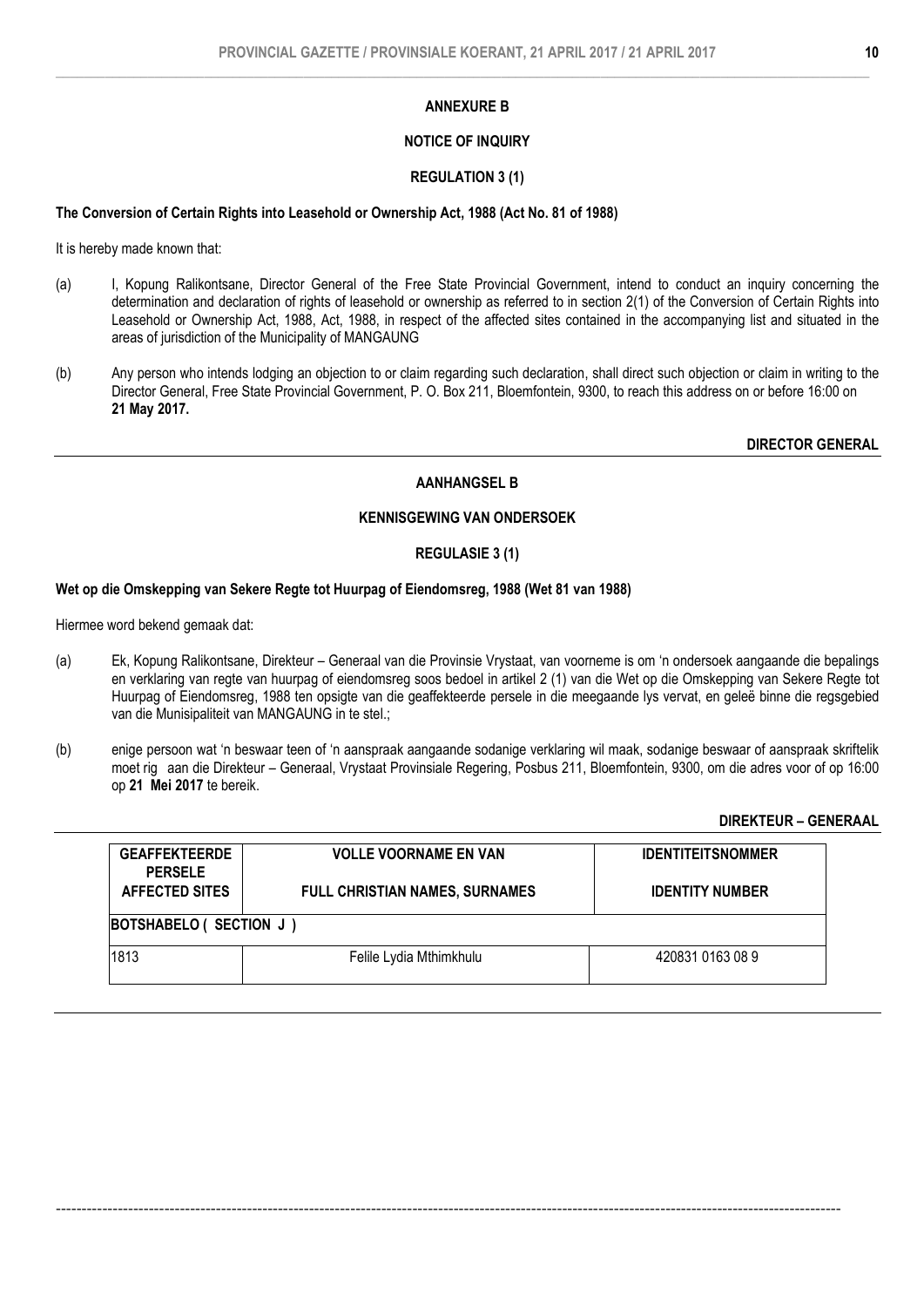# NOTICE OF INQUIRY

### REGULATION 3 (1)

#### The Conversion of Certain Rights into Leasehold or Ownership Act, 1988 (Act No. 81 of 1988)

It is hereby made known that:

- (a) I, Kopung Ralikontsane , Director General of the Free State Provincial Government, intend to conduct an inquiry concerning the determination and declaration of rights of leasehold or ownership as referred to in section 2(1) of the Conversion of Certain Rights into Leasehold or Ownership Act, 1988, Act, 1988, in respect of the affected sites contained in the accompanying list and situated in the areas of jurisdiction of the Municipality of Mangaung
- (b) Any person who intends lodging an objection to or claim regarding such declaration, shall direct such objection or claim in writing to the Director General, Free State Provincial Government, P. O. Box 211, Bloemfontein, 9300, to reach this address on or before 16:00 on 21 May 2017.

DIRECTOR GENERAL

# AANHANGSEL B

# KENNISGEWING VAN ONDERSOEK

#### REGULASIE 3 (1)

#### Wet op die Omskepping van Sekere Regte tot Huurpag of Eiendomsreg, 1988 (Wet 81 van 1988)

Hiermee word bekend gemaak dat:

- (a) Ek, Kopung Ralikontsane, Direkteur Generaal van die Provinsie Vrystaat, van voorneme is om 'n ondersoek aangaande die bepalings en verklaring van regte van huurpag of eiendomsreg soos bedoel in artikel 2 (1) van die Wet op die Omskepping van Sekere Regte tot Huurpag of Eiendomsreg, 1988 ten opsigte van die geaffekteerde persele in die meegaande lys vervat, en geleë binne die regsgebied van die Munisipaliteit van Mangaung in te stel.;
- (b) enige persoon wat 'n beswaar teen of 'n aanspraak aangaande sodanige verklaring wil maak, sodanige beswaar of aanspraak skriftelik moet rig aan die Direkteur – Generaal, Vrystaat Provinsiale Regering, Posbus 211, Bloemfontein, 9300, om die adres voor of op 16:00 op 21 May 2017 te bereik.

# DIREKTEUR – GENERAAL

| <b>GEAFFEKTEERDE PERSELE</b> | <b>VOLLE VOORNAME EN VAN</b>          | <b>IDENTITEITSNOMMER</b> |
|------------------------------|---------------------------------------|--------------------------|
| <b>AFFECTED SITES</b>        | <b>FULL CHRISTIAN NAMES, SURNAMES</b> | <b>IDENTITY NUMBER</b>   |
| BOTSHABELO (SECTION L)       |                                       |                          |
| 1861                         | Thamsanga David Qonga                 | 621225 5621 083          |
| 2374                         | Mohanuwa Rosina Pitso                 | 481021 0238 083          |
| 2525                         | Mojabeng Agnes Ramkatane              | 640101 0574 089          |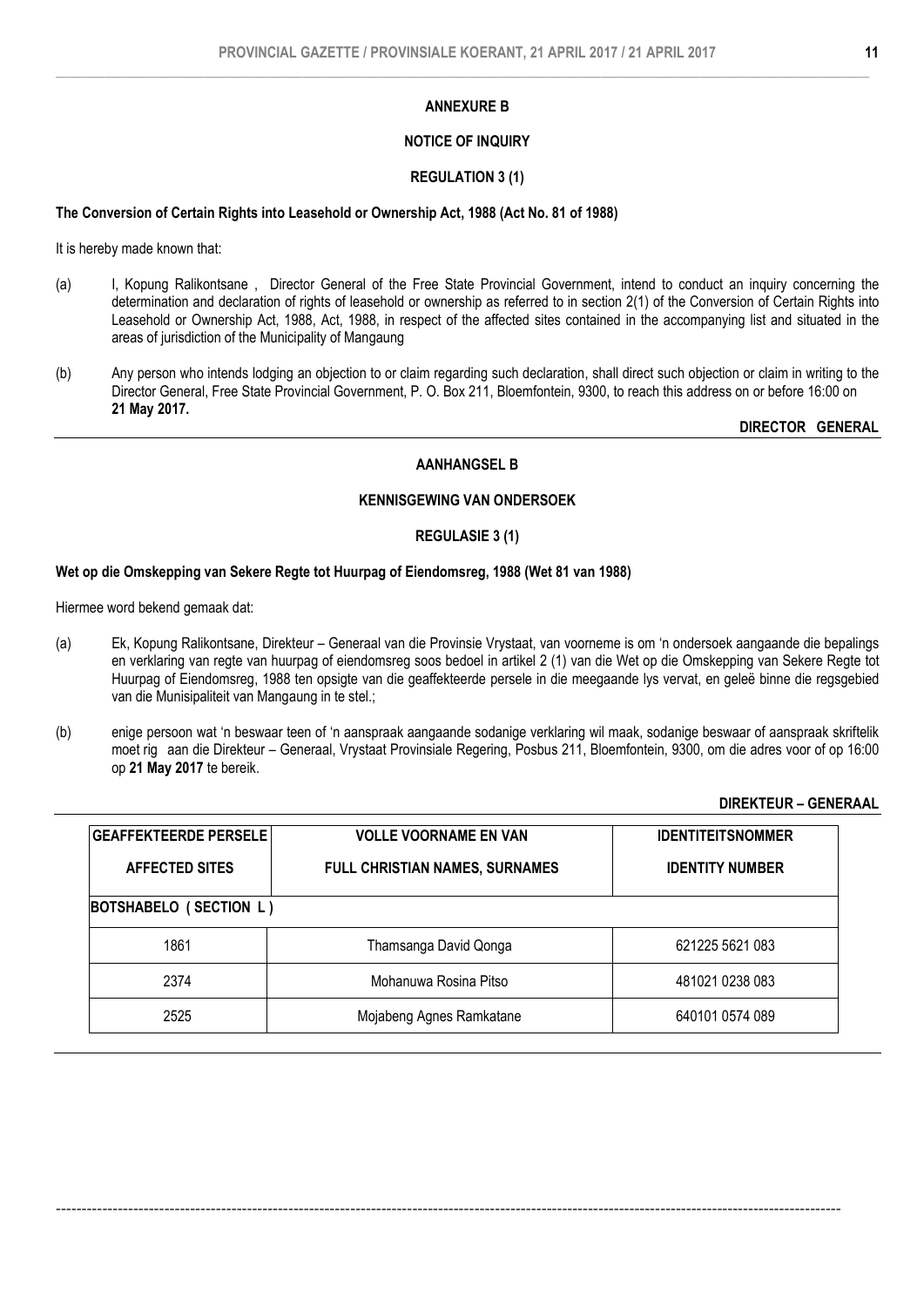# NOTICE OF INQUIRY

### REGULATION 3 (1)

### The Conversion of Certain Rights into Leasehold or Ownership Act, 1988 (Act No. 81 of 1988)

It is hereby made known that:

- (a) I, Kopung Ralikontsane, Director General of the Free State Provincial Government, intend to conduct an inquiry concerning the determination and declaration of rights of leasehold or ownership as referred to in section 2(1) of the Conversion of Certain Rights into Leasehold or Ownership Act, 1988, Act, 1988, in respect of the affected sites contained in the accompanying list and situated in the areas of jurisdiction of the Municipality of Mangaung
- (b) Any person who intends lodging an objection to or claim regarding such declaration, shall direct such objection or claim in writing to the Director General, Free State Provincial Government, P. O. Box 211, Bloemfontein, 9300, to reach this address on or before 16:00 on 21 May 2017.

DIRECTOR GENERAL

# AANHANGSEL B

# KENNISGEWING VAN ONDERSOEK

#### REGULASIE 3 (1)

#### Wet op die Omskepping van Sekere Regte tot Huurpag of Eiendomsreg, 1988 (Wet 81 van 1988)

Hiermee word bekend gemaak dat:

- (a) Ek, Kopung Ralikontsane, Direkteur Generaal van die Provinsie Vrystaat, van voorneme is om 'n ondersoek aangaande die bepalings en verklaring van regte van huurpag of eiendomsreg soos bedoel in artikel 2 (1) van die Wet op die Omskepping van Sekere Regte tot Huurpag of Eiendomsreg, 1988 ten opsigte van die geaffekteerde persele in die meegaande lys vervat, en geleë binne die regsgebied van die Munisipaliteit van Mangaung in te stel.;
- (b) enige persoon wat 'n beswaar teen of 'n aanspraak aangaande sodanige verklaring wil maak, sodanige beswaar of aanspraak skriftelik moet rig aan die Direkteur – Generaal, Vrystaat Provinsiale Regering, Posbus 211, Bloemfontein, 9300, om die adres voor of op 16:00 op 21 May 2017 bereik.

#### DIREKTEUR – GENERAAL

| <b>GEAFFEKTEERDE PERSELE</b><br><b>AFFECTED SITES</b> | <b>VOLLE VOORNAME EN VAN</b><br><b>FULL CHRISTIAN NAMES, SURNAMES</b> | <b>IDENTITEITSNOMMER</b><br><b>IDENTITY NUMBER</b> |
|-------------------------------------------------------|-----------------------------------------------------------------------|----------------------------------------------------|
| BOTSHABELO (SECTION M)                                |                                                                       |                                                    |
| 277                                                   | Mamontshiwa Salome Mokgeledi                                          | 530603 0538 08 2                                   |
| 520                                                   | Ntsokolo Simon Botemane                                               | 620304 5975 08 7                                   |
| 1735                                                  | Tsietsi Andries Moroane                                               | 610523 5443 08 3                                   |
| 1752                                                  | <b>Ntosi Shadrack Peter</b>                                           | 630405 5397 08 7                                   |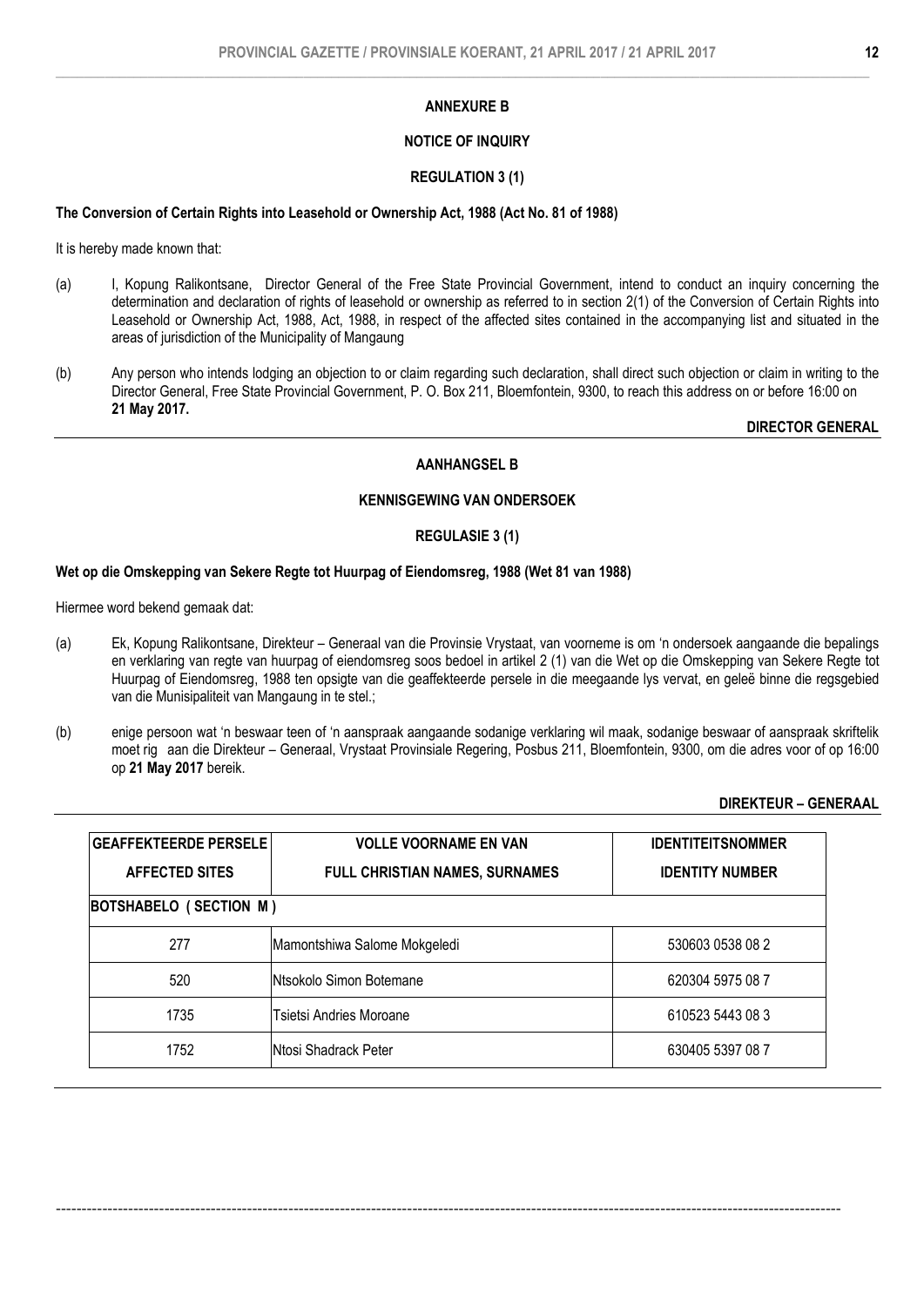# NOTICE OF INQUIRY

# REGULATION 3 (1)

# The Conversion of Certain Rights into Leasehold or Ownership Act, 1988 (Act No. 81 of 1988)

It is hereby made known that:

- (a) I, Kopung Ralikontsane, Director General of the Free State Provincial Government, intend to conduct an inquiry concerning the determination and declaration of rights of leasehold or ownership as referred to in section 2(1) of the Conversion of Certain Rights into Leasehold or Ownership Act, 1988, Act, 1988, in respect of the affected sites contained in the accompanying list and situated in the areas of jurisdiction of the Municipality of Mangaung
- (b) Any person who intends lodging an objection to or claim regarding such declaration, shall direct such objection or claim in writing to the Director General, Free State Provincial Government, P. O. Box 211, Bloemfontein, 9300, to reach this address on or before 16:00 on 21 May 2017.

DIRECTOR GENERAL

# AANHANGSEL B

# KENNISGEWING VAN ONDERSOEK

# REGULASIE 3 (1)

# Wet op die Omskepping van Sekere Regte tot Huurpag of Eiendomsreg, 1988 (Wet 81 van 1988)

Hiermee word bekend gemaak dat:

- (a) Ek, Kopung Ralikontsane, Direkteur Generaal van die Provinsie Vrystaat, van voorneme is om 'n ondersoek aangaande die bepalings en verklaring van regte van huurpag of eiendomsreg soos bedoel in artikel 2 (1) van die Wet op die Omskepping van Sekere Regte tot Huurpag of Eiendomsreg, 1988 ten opsigte van die geaffekteerde persele in die meegaande lys vervat, en geleë binne die regsgebied van die Munisipaliteit van Mangaung in te stel.;
- (b) enige persoon wat 'n beswaar teen of 'n aanspraak aangaande sodanige verklaring wil maak, sodanige beswaar of aanspraak skriftelik moet rig aan die Direkteur – Generaal, Vrystaat Provinsiale Regering, Posbus 211, Bloemfontein, 9300, om die adres voor of op 16:00 op 21 Mei 2017 te bereik.

# DIREKTEUR – GENERAAL

| <b>GEAFFEKTEERDE</b><br><b>PERSELE</b> | <b>VOLLE VOORNAME EN VAN</b>          | <b>IDENTITEITSNOMMER</b> |  |  |
|----------------------------------------|---------------------------------------|--------------------------|--|--|
| <b>AFFECTED SITES</b>                  | <b>FULL CHRISTIAN NAMES, SURNAMES</b> | <b>IDENTITY NUMBER</b>   |  |  |
| BOTSHABELO (SECTION N)                 |                                       |                          |  |  |
| 1051                                   | Kibi Memmeng Maria                    | 361028 0291 082          |  |  |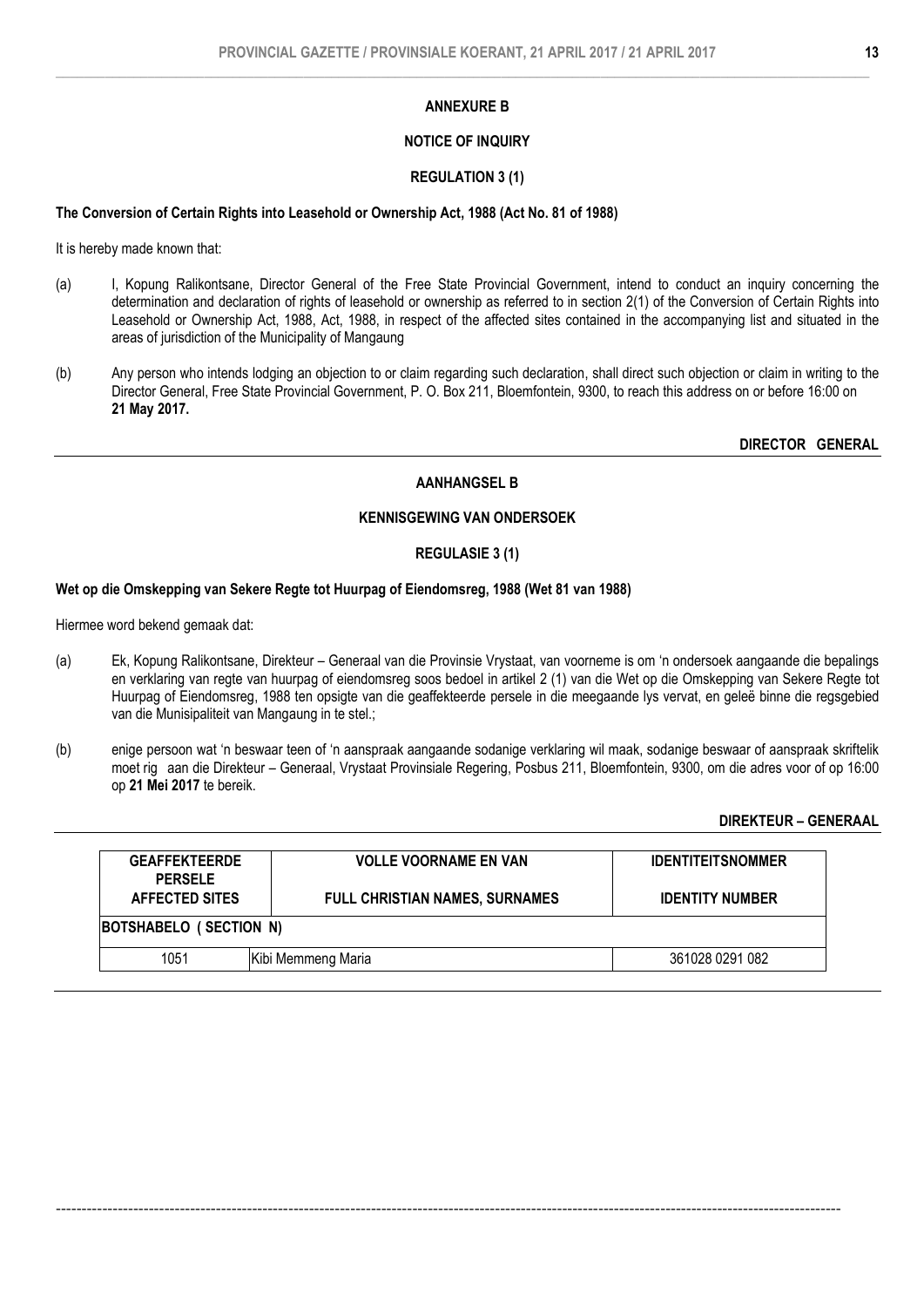# NOTICE OF INQUIRY

### REGULATION 3 (1)

#### The Conversion of Certain Rights into Leasehold or Ownership Act, 1988 (Act No. 81 of 1988)

It is hereby made known that:

- (a) I, Kopung Ralikontsane, Director General of the Free State Provincial Government, intend to conduct an inquiry concerning the determination and declaration of rights of leasehold or ownership as referred to in section 2(1) of the Conversion of Certain Rights into Leasehold or Ownership Act, 1988, Act, 1988, in respect of the affected sites contained in the accompanying list and situated in the areas of jurisdiction of the Municipality of Mangaung
- (b) Any person who intends lodging an objection to or claim regarding such declaration, shall direct such objection or claim in writing to the Director General, Free State Provincial Government, P. O. Box 211, Bloemfontein, 9300, to reach this address on or before 16:00 on 21 May 2017.

DIRECTOR GENERAL

# AANHANGSEL B

# KENNISGEWING VAN ONDERSOEK

# REGULASIE 3 (1)

#### Wet op die Omskepping van Sekere Regte tot Huurpag of Eiendomsreg, 1988 (Wet 81 van 1988)

Hiermee word bekend gemaak dat:

- (a) Ek, Kopung Ralikontsane, Direkteur Generaal van die Provinsie Vrystaat, van voorneme is om 'n ondersoek aangaande die bepalings en verklaring van regte van huurpag of eiendomsreg soos bedoel in artikel 2 (1) van die Wet op die Omskepping van Sekere Regte tot Huurpag of Eiendomsreg, 1988 ten opsigte van die geaffekteerde persele in die meegaande lys vervat, en geleë binne die regsgebied van die Munisipaliteit van Mangaung in te stel.;
- (b) enige persoon wat 'n beswaar teen of 'n aanspraak aangaande sodanige verklaring wil maak, sodanige beswaar of aanspraak skriftelik moet rig aan die Direkteur – Generaal, Vrystaat Provinsiale Regering, Posbus 211, Bloemfontein, 9300, om die adres voor of op 16:00 op 21 Mei 2017 te bereik.

DIREKTEUR – GENERAAL

| <b>GEAFFEKTEERDE</b><br><b>PERSELE</b> | <b>VOLLE VOORNAME EN VAN</b>          | <b>IDENTITEITSNOMMER</b> |  |
|----------------------------------------|---------------------------------------|--------------------------|--|
| <b>AFFECTED SITES</b>                  | <b>FULL CHRISTIAN NAMES, SURNAMES</b> | <b>IDENTITY NUMBER</b>   |  |
| BOTSHABELO SECTION (T)                 |                                       |                          |  |
| 510                                    | Malefa Jeanette shabe                 | 501122 0423 08 3         |  |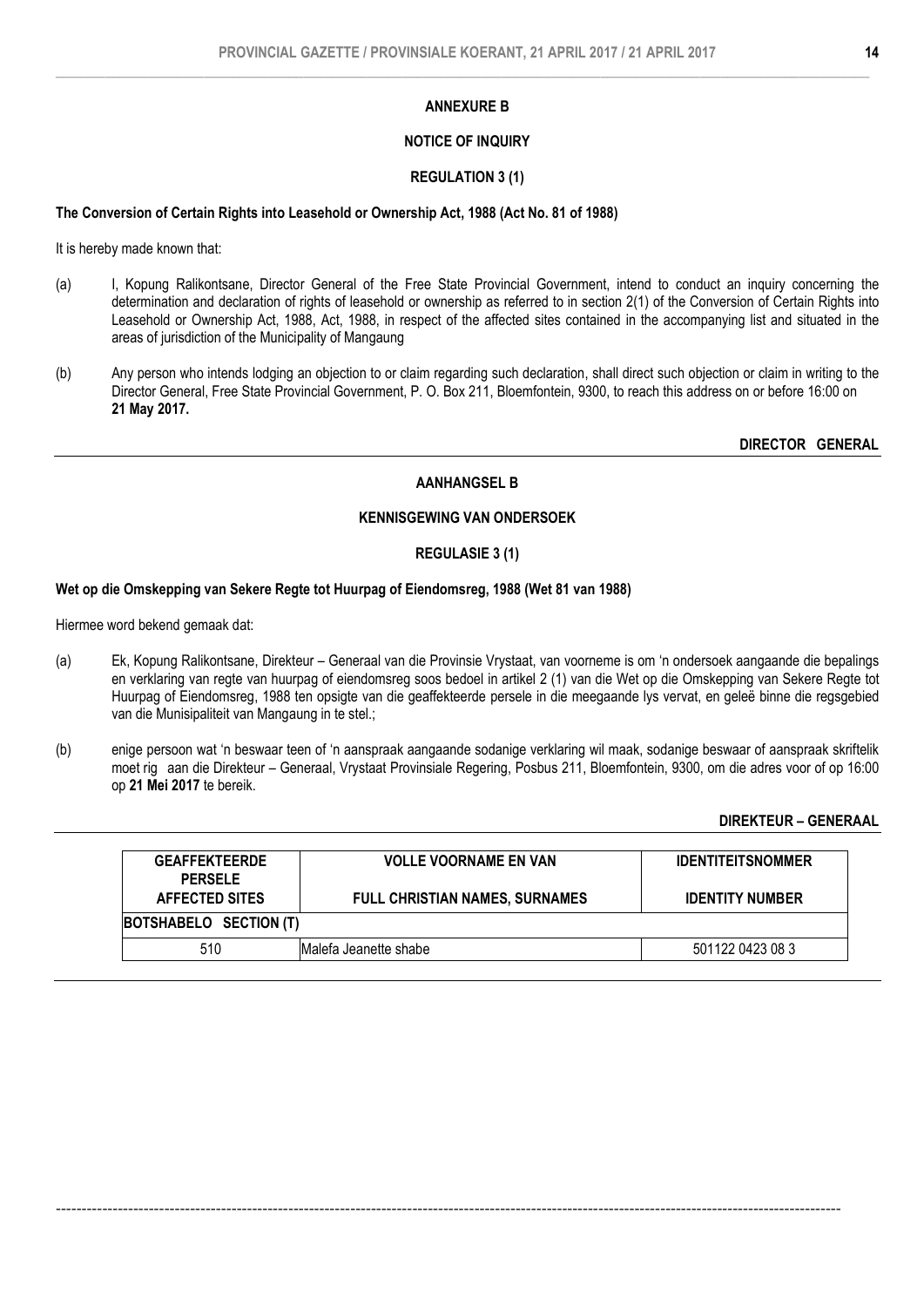# NOTICE OF INQUIRY

# REGULATION 3 (1)

### The Conversion of Certain Rights into Leasehold or Ownership Act, 1988 (Act No. 81 of 1988)

It is hereby made known that:

- (c) I, Kopung Ralikontsane , Director General of the Free State Provincial Government, intend to conduct an inquiry concerning the determination and declaration of rights of leasehold or ownership as referred to in section 2(1) of the Conversion of Certain Rights into Leasehold or Ownership Act, 1988, Act, 1988, in respect of the affected sites contained in the accompanying list and situated in the areas of jurisdiction of the Municipality of Mangaung
- (d) Any person who intends lodging an objection to or claim regarding such declaration, shall direct such objection or claim in writing to the Director General, Free State Provincial Government, P. O. Box 211, Bloemfontein, 9300, to reach this address on or before 16:00 on 21 May 2017.

DIRECTOR GENERAL

# AANHANGSEL B

# KENNISGEWING VAN ONDERSOEK

#### REGULASIE 3 (1)

# Wet op die Omskepping van Sekere Regte tot Huurpag of Eiendomsreg, 1988 (Wet 81 van 1988)

Hiermee word bekend gemaak dat:

- (a) Ek, Kopung Ralikontsane, Direkteur Generaal van die Provinsie Vrystaat, van voorneme is om 'n ondersoek aangaande die bepalings en verklaring van regte van huurpag of eiendomsreg soos bedoel in artikel 2 (1) van die Wet op die Omskepping van Sekere Regte tot Huurpag of Eiendomsreg, 1988 ten opsigte van die geaffekteerde persele in die meegaande lys vervat, en geleë binne die regsgebied van die Munisipaliteit van Mangaung in te stel.;
- (b) enige persoon wat 'n beswaar teen of 'n aanspraak aangaande sodanige verklaring wil maak, sodanige beswaar of aanspraak skriftelik moet rig aan die Direkteur – Generaal, Vrystaat Provinsiale Regering, Posbus 211, Bloemfontein, 9300, om die adres voor of op 16:00 op 21 Mei 2017 te bereik.

# DIREKTEUR – GENERAAL

| <b>GEAFFEKTEERDE</b><br><b>PERSELE</b><br><b>AFFECTED SITES</b> | <b>VOLLE VOORNAME EN VAN</b><br><b>FULL CHRISTIAN NAMES, SURNAMES</b> | <b>IDENTITEITSNOMMER</b><br><b>IDENTITY NUMBER</b> |  |  |
|-----------------------------------------------------------------|-----------------------------------------------------------------------|----------------------------------------------------|--|--|
|                                                                 | BOTSHABELO (SECTION U)                                                |                                                    |  |  |
| 3290                                                            | Dieketseng Lisbeth Khotle                                             | 690220 0273 08 5                                   |  |  |
| 3307                                                            | Ngoajane Emelia Motebele                                              | 460804 0502 08 6                                   |  |  |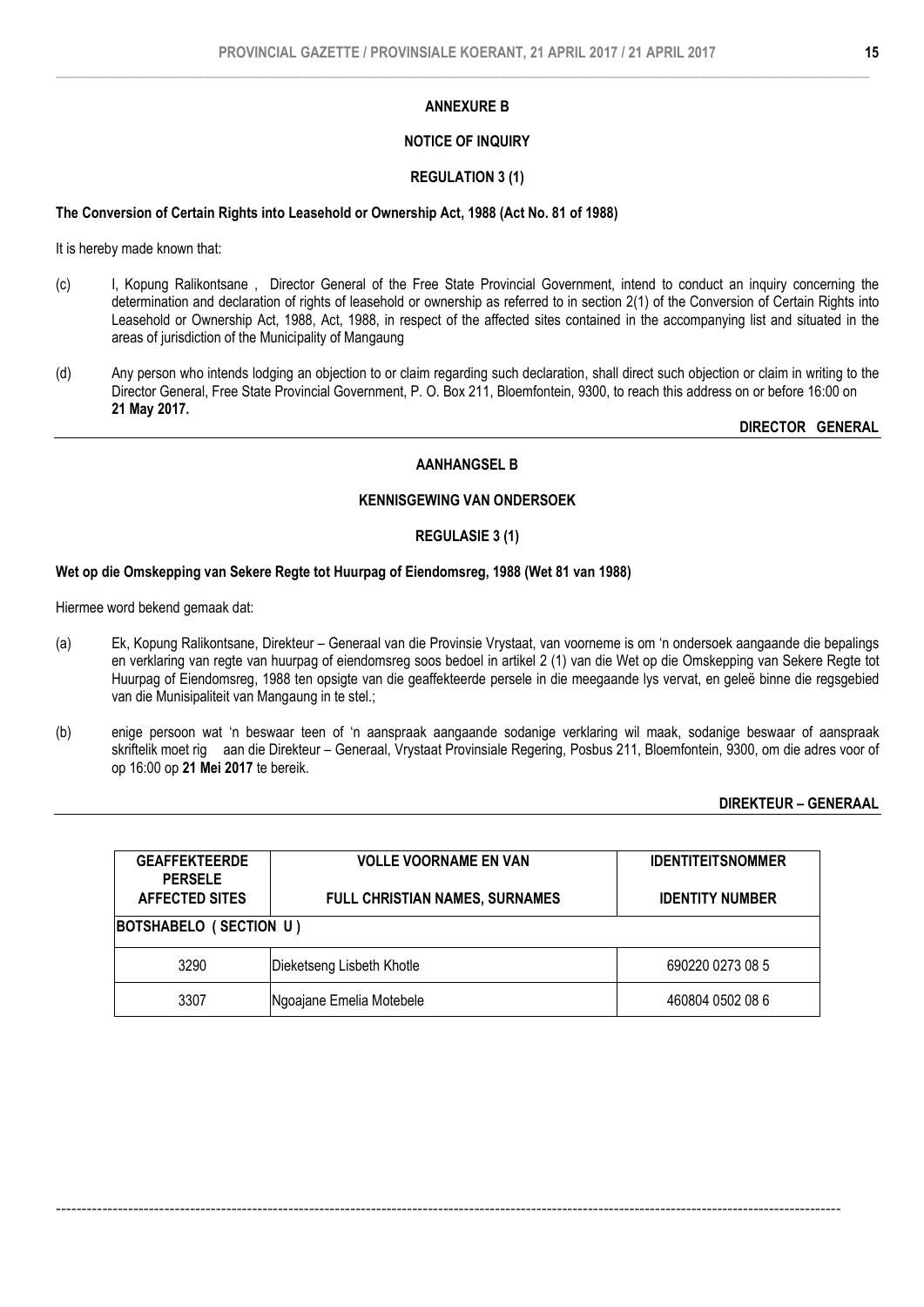# ANNEXURE C

# NOTICE OF DETERMINATION

#### [REGULATION 4]

### The Conversion of Certain Rights into Leasehold or Ownership Act, 1988 (Act No. 81 of 1988)

It is hereby made known:

- (a)(i) that the Director General determined that he intends to declare ownership in respect of the affected sites (situated within the area of jurisdiction the Municipality OF SETSOTO) indicated in column 1 of the Schedule, have been granted to the persons indicated in column 2 of the Schedule; and
- (a)(ii) that it is indicated in column 3 of the Schedule whether the person reflected in the said column 2 is also the occupier as contemplated in section 2(2) of the Act.

DIRECTOR GENERAL

# AANHANGSEL C

# KENNISGEWING VAN BEPALING

### [REGULASIE 4]

#### Wet op die Omskepping van Sekere Regte tot Huurpag of Eiendomsreg, 1988 (Wet No. 81 van 1988)

Hiermee word bekend gemaak dat:

- (a)(i) dat die Direkteur-generaal bepaal het dat hy voornemens is om te verklaar dat eiendomsreg ten opsigte van die geaffekteerde persele (geleë binne die regsgebied van die Munisipaliteit van SETSOTO) aangedui in kolom 1 van die bylae, verleen te gewees het aan die persone aangedui in kolom 2 van die Bylae; en
- (a)(ii) dat in kolom 3 van die Bylae aangedui word of die persoon in genoemde kolom 2 aangedui ook die okkupeerder is soos in artikel 2(2) van die Wet beoog:

#### DIREKTEUR- GENERAAL

| <b>SCHEDULE / BYLAE</b>               |                                       |                                     |  |  |
|---------------------------------------|---------------------------------------|-------------------------------------|--|--|
| Column <sub>1</sub>                   | Column <sub>2</sub>                   | Column <sub>3</sub>                 |  |  |
| Kolom 1                               | Kolom <sub>2</sub>                    | Kolom <sub>3</sub>                  |  |  |
| <b>Affected sites</b>                 | Name of person to whom the            | Is the person indicated in column 2 |  |  |
| Geaffekteerde                         | Director General intends to declare a | also the occupier as contemplated   |  |  |
| persele                               | right of ownership                    | in section 2 (2) OF THE ACT?        |  |  |
|                                       |                                       | (YES/No)                            |  |  |
|                                       | Naam van persoon wat die Direkteur-   | Is die persoon in kolom 2 aangedui  |  |  |
|                                       | generaal voornemens is te verklaar    | ook die okkupeerder soos beoog in   |  |  |
|                                       | eiendomsreg verleen te gewees het.    | artikel 2(2) van die wet?(Ja/Nee)   |  |  |
| <b>HLOHLOLWANE</b><br><b>CLOCOLAN</b> |                                       |                                     |  |  |
| 472                                   | TANKISO DALITHA RANKATI               | YES / JA                            |  |  |
| 598                                   | MPE SAMUEL KHEO                       | YES/JA                              |  |  |
| 898                                   | LEKALE NATHANAEL MONGAULA             | YES / JA                            |  |  |
| 973                                   | <b>MORAKABI PAULUS KOALANE</b>        | YES / JA                            |  |  |
| 1164                                  | MOSELANTJA MARIA SENOKO               | YES / JA                            |  |  |
| 1164                                  | PULE DANIEL MOTHIBELI                 | YES/JA                              |  |  |
| 1164                                  | RAMOTSI ALBERT MOTHIBELI              | YES/JA                              |  |  |
| 1164                                  | PULANE MARTHA SOGIBA                  | YES/JA                              |  |  |
| 1164                                  | <b>MONKI LAZARUS MOTHIBELI</b>        | YES/JA                              |  |  |
| 1164                                  | MAMOTELA JOSEPH MOTHIBELI             | YES/JA                              |  |  |
| 1194                                  | MOLAOLI ELIAS SELOANE                 | YES/JA                              |  |  |
| 1383                                  | RALITAPOLE ELIAS MAPHISA              | YES/JA                              |  |  |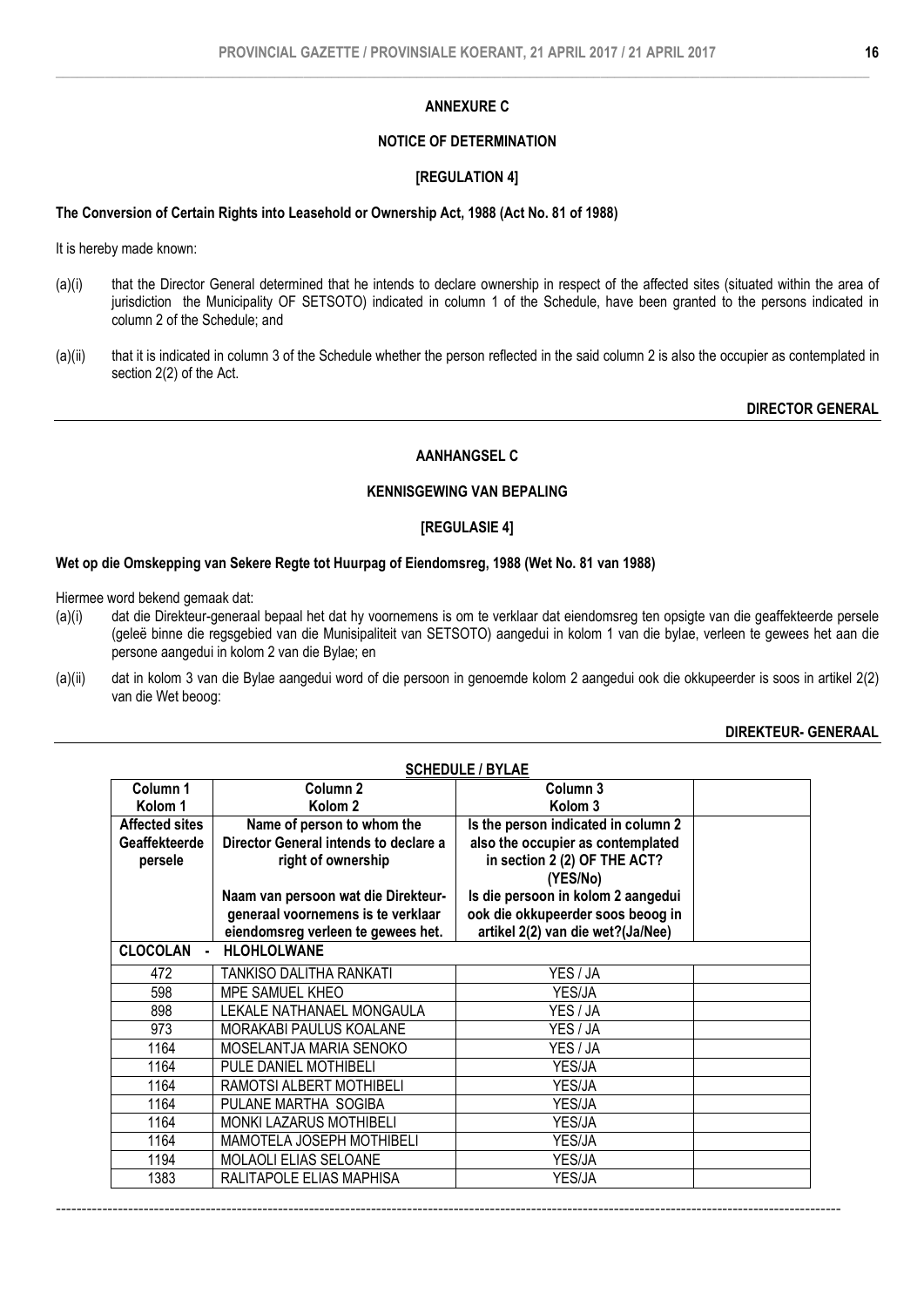#### ANNEXURE C

#### NOTICE OF DETERMINATION

#### [REGULATION 4]

#### The Conversion of Certain Rights into Leasehold or Ownership Act, 1988 (Act No. 81 of 1988)

It is hereby made known:

- (a)(i) that the Director General determined that he intends to declare ownership in respect of the affected sites (situated within the area of jurisdiction the Municipality OF MANTSOPA) indicated in column 1 of the Schedule, have been granted to the persons indicated in column 2 of the Schedule; and
- (a)(ii) that it is indicated in column 3 of the Schedule whether the person reflected in the said column 2 is also the occupier as contemplated in section 2(2) of the Act.

#### DIRECTOR GENERAL

# AANHANGSEL C

# KENNISGEWING VAN BEPALING

# [REGULASIE 4]

#### Wet op die Omskepping van Sekere Regte tot Huurpag of Eiendomsreg, 1988 (Wet No. 81 van 1988)

Hiermee word bekend gemaak dat:

- (a)(i) dat die Direkteur-generaal bepaal het dat hy voornemens is om te verklaar dat eiendomsreg ten opsigte van die geaffekteerde persele (geleë binne die regsgebied van die Munisipaliteit van MANTSOPA) aangedui in kolom 1 van die bylae, verleen te gewees het aan die persone aangedui in kolom 2 van die Bylae; en
- (a)(ii) dat in kolom 3 van die Bylae aangedui word of die persoon in genoemde kolom 2 aangedui ook die okkupeerder is soos in artikel 2(2) van die Wet beoog:

#### DIREKTEUR-GENERAAL

| <b>SCHEDULE / BYLAE</b>  |                                                    |                                                                               |                  |  |
|--------------------------|----------------------------------------------------|-------------------------------------------------------------------------------|------------------|--|
| Column 1                 | Column <sub>2</sub>                                | Column 3                                                                      |                  |  |
| Kolom <sub>1</sub>       | Kolom <sub>2</sub>                                 | Kolom <sub>3</sub>                                                            |                  |  |
| <b>Affected sites</b>    | Name of person to whom the Director                | Is the person indicated in column 2                                           |                  |  |
| Geaffekteerde<br>persele | General intends to declare a right of<br>ownership | also the occupier as contemplated<br>in section 2 (2) OF THE ACT?<br>(YES/No) |                  |  |
|                          | Naam van persoon wat die Direkteur-                | Is die persoon in kolom 2 aangedui                                            |                  |  |
|                          | generaal voornemens is te verklaar                 | ook die okkupeerder soos beoog                                                |                  |  |
|                          | eiendomsreg verleen te gewees het.                 | in artikel 2(2) van die wet?(Ja/Nee)                                          |                  |  |
| <b>EXCELSIOR</b>         | <b>MAHLATSWETSA</b><br>$\blacksquare$              |                                                                               | <b>ESTATE NO</b> |  |
| 14                       | MABINA LYDIA MABINA                                | YES / JA                                                                      |                  |  |
| 19                       | JABO BONA VENTURE MXATHULE                         | YES/JA                                                                        |                  |  |
| 29                       | <b>BOIKI PETRUS LENKA</b>                          | YES/JA                                                                        |                  |  |
| $\overline{30}$          | MOLAENG ISAAC RALIPUDI                             | YES/JA                                                                        |                  |  |
| 34                       | MOSELANTJA EVELYN DLAMINI                          | YES/JA                                                                        |                  |  |
| 36                       | MATEYE JAN NKALI                                   | YES/JA                                                                        |                  |  |
| 46                       | NONASE ROSINA KHOELEANE                            | YES/JA                                                                        |                  |  |
| 67                       | NTHABISENG VERONICA DLOVANA                        | YES/JA                                                                        |                  |  |
| 143                      | <b>MANNINI EVELINA MOKHATHI</b>                    | YES/JA                                                                        |                  |  |
| 234                      | <b>MAMOKETE EDITH RAMOELETSI</b>                   | YES/JA                                                                        |                  |  |
| 411                      | MASENUKU NKHATHO                                   | YES/JA                                                                        |                  |  |
| 483                      | MOHANOE SAMUEL PULE                                | YES/JA                                                                        |                  |  |
| 503                      | <b>MATLALI MARTHA DIKGOLE</b>                      | YES/JA                                                                        |                  |  |
| 574                      | MALITABA CHRISTINA FUSI                            | YES/JA                                                                        |                  |  |
| 918                      | SELLO PETRUS MOLETE                                | YES/JA                                                                        |                  |  |
| 1027                     | LENKA SAMUEL LENKA                                 | YES/JA                                                                        |                  |  |

--------------------------------------------------------------------------------------------------------------------------------------------------------

#### SCHEDULE / BYLAE